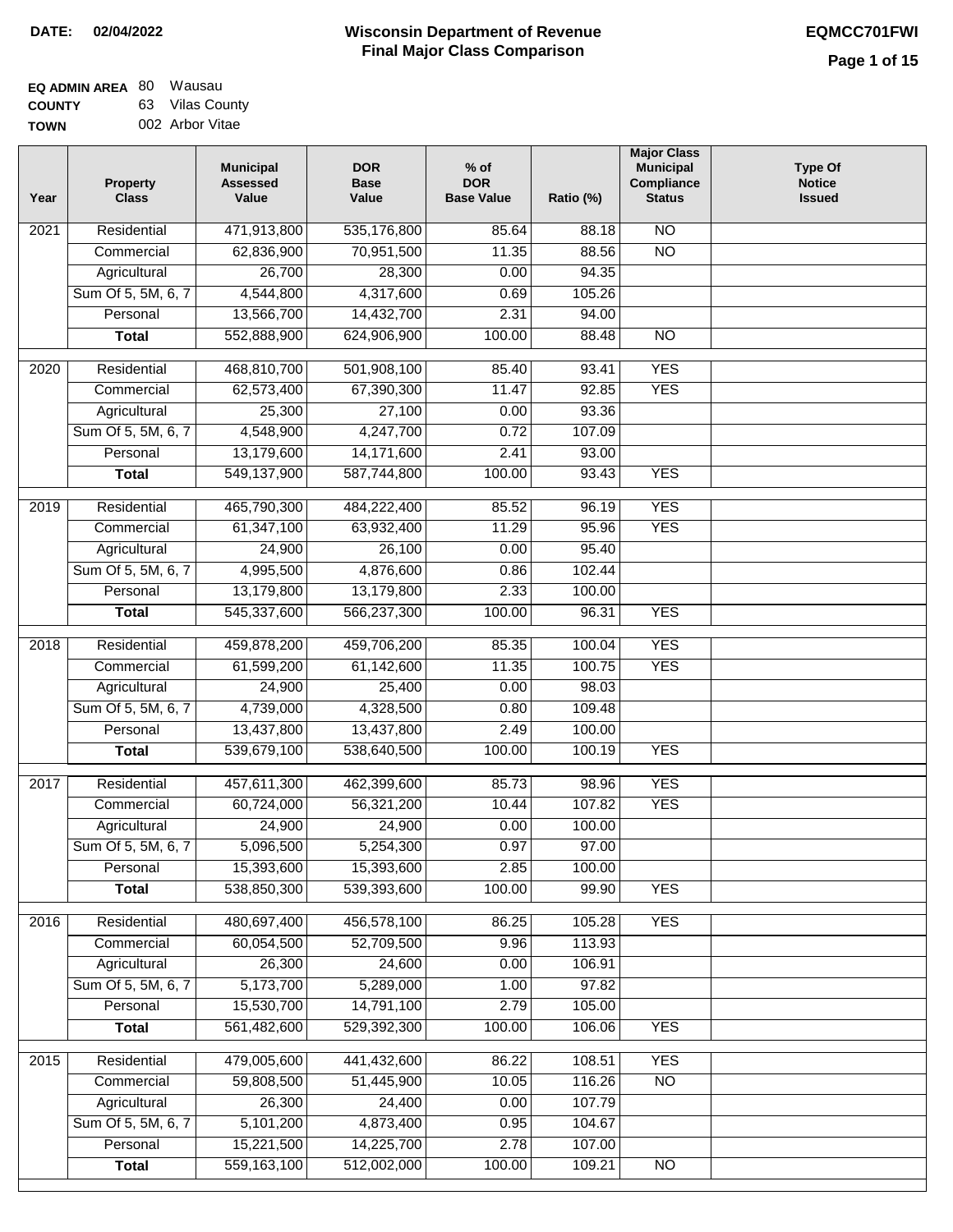| EQ ADMIN AREA 80 Wausau |                 |
|-------------------------|-----------------|
| <b>COUNTY</b>           | 63 Vilas County |

**TOWN** 004 Boulder Junction

| Year              | <b>Property</b><br><b>Class</b>    | <b>Municipal</b><br><b>Assessed</b><br>Value | <b>DOR</b><br><b>Base</b><br>Value | $%$ of<br><b>DOR</b><br><b>Base Value</b> | Ratio (%)        | <b>Major Class</b><br><b>Municipal</b><br>Compliance<br><b>Status</b> | <b>Type Of</b><br><b>Notice</b><br><b>Issued</b> |
|-------------------|------------------------------------|----------------------------------------------|------------------------------------|-------------------------------------------|------------------|-----------------------------------------------------------------------|--------------------------------------------------|
| $\overline{202}1$ | Residential                        | 449,604,000                                  | 483,662,700                        | 90.92                                     | 92.96            | <b>YES</b>                                                            |                                                  |
|                   | Commercial                         | 43,290,000                                   | 43,073,400                         | 8.10                                      | 100.50           |                                                                       |                                                  |
|                   | Agricultural                       | 21,000                                       | 7,500                              | 0.00                                      | 280.00           |                                                                       |                                                  |
|                   | Sum Of 5, 5M, 6, 7                 | 2,616,000                                    | 2,384,900                          | 0.45                                      | 109.69           |                                                                       |                                                  |
|                   | Personal                           | 2,789,600                                    | 2,846,500                          | 0.54                                      | 98.00            |                                                                       |                                                  |
|                   | <b>Total</b>                       | 498,320,600                                  | 531,975,000                        | 100.00                                    | 93.67            | <b>YES</b>                                                            |                                                  |
| 2020              | Residential                        | 444,209,300                                  | 456,584,900                        | 90.99                                     | 97.29            | <b>YES</b>                                                            |                                                  |
|                   | Commercial                         | 42,236,500                                   | 39,971,500                         | 7.97                                      | 105.67           |                                                                       |                                                  |
|                   | Agricultural                       | 21,000                                       | 7,200                              | 0.00                                      | 291.67           |                                                                       |                                                  |
|                   | Sum Of 5, 5M, 6, 7                 | 2,725,500                                    | 2,427,700                          | 0.48                                      | 112.27           |                                                                       |                                                  |
|                   | Personal                           | 2,788,900                                    | 2,788,900                          | 0.56                                      | 100.00           |                                                                       |                                                  |
|                   | <b>Total</b>                       | 491,981,200                                  | 501,780,200                        | 100.00                                    | 98.05            | <b>YES</b>                                                            |                                                  |
|                   |                                    |                                              |                                    |                                           |                  |                                                                       |                                                  |
| 2019              | Residential                        | 441,923,500                                  | 445,037,800                        | 91.07                                     | 99.30            | <b>YES</b>                                                            |                                                  |
|                   | Commercial                         | 41,647,000                                   | 38,236,900                         | 7.82                                      | 108.92           |                                                                       |                                                  |
|                   | Agricultural                       | 21,000                                       | 6,900                              | 0.00                                      | 304.35           |                                                                       |                                                  |
|                   | Sum Of 5, 5M, 6, 7                 | 2,759,500                                    | 2,640,900                          | 0.54                                      | 104.49           |                                                                       |                                                  |
|                   | Personal                           | 2,765,100                                    | 2,765,100                          | 0.57                                      | 100.00           |                                                                       |                                                  |
|                   | <b>Total</b>                       | 489,116,100                                  | 488,687,600                        | 100.00                                    | 100.09           | <b>YES</b>                                                            |                                                  |
| 2018              | Residential                        | 437,062,000                                  | 416,121,500                        | 90.95                                     | 105.03           | <b>YES</b>                                                            |                                                  |
|                   | Commercial                         | 41,885,500                                   | 36, 154, 200                       | 7.90                                      | 115.85           |                                                                       |                                                  |
|                   | Agricultural                       | 21,000                                       | 6,700                              | 0.00                                      | 313.43           |                                                                       |                                                  |
|                   | Sum Of 5, 5M, 6, 7                 | 2,737,000                                    | 2,484,000                          | 0.54                                      | 110.19           |                                                                       |                                                  |
|                   | Personal                           | 2,932,000                                    | 2,766,000                          | 0.60                                      | 106.00           |                                                                       |                                                  |
|                   | <b>Total</b>                       | 484,637,500                                  | 457,532,400                        | 100.00                                    | 105.92           | <b>YES</b>                                                            |                                                  |
| 2017              | Residential                        | 433,215,200                                  | 400,027,000                        | 90.00                                     | 108.30           | <b>YES</b>                                                            |                                                  |
|                   | Commercial                         | 41,533,500                                   | 39,034,100                         | 8.78                                      | 106.40           |                                                                       |                                                  |
|                   | Agricultural                       | $\overline{21,000}$                          | 6,600                              | 0.00                                      | 318.18           |                                                                       |                                                  |
|                   | Sum Of 5, 5M, 6, 7                 | 2,437,600                                    | 2,543,600                          | 0.57                                      | 95.83            |                                                                       |                                                  |
|                   | Personal                           | 3,024,800                                    | 2,880,800                          | 0.65                                      | 105.00           |                                                                       |                                                  |
|                   | <b>Total</b>                       | 480,232,100                                  | 444,492,100                        | 100.00                                    | 108.04           | <b>YES</b>                                                            |                                                  |
| 2016              | Residential                        | 431,329,800                                  | 410,735,700                        | 90.26                                     | 105.01           | <b>YES</b>                                                            |                                                  |
|                   | Commercial                         | 40,227,500                                   | 39,173,500                         | 8.61                                      | 102.69           |                                                                       |                                                  |
|                   | Agricultural                       | 21,000                                       | 3,600                              | 0.00                                      | 583.33           |                                                                       |                                                  |
|                   | Sum Of 5, 5M, 6, 7                 | 2,408,500                                    | 2,494,300                          | 0.55                                      | 96.56            |                                                                       |                                                  |
|                   | Personal                           | 2,804,400                                    | 2,670,900                          | 0.59                                      | 105.00           |                                                                       |                                                  |
|                   | <b>Total</b>                       | 476,791,200                                  | 455,078,000                        | 100.00                                    | 104.77           | <b>YES</b>                                                            |                                                  |
|                   |                                    |                                              |                                    |                                           |                  |                                                                       |                                                  |
| 2015              | Residential                        | 428,803,700                                  | 429,493,700                        | 90.81                                     | 99.84            | <b>YES</b>                                                            |                                                  |
|                   | Commercial                         | 38,494,000<br>21,000                         | 38,288,700<br>3,500                | 8.10<br>0.00                              | 100.54<br>600.00 | <b>YES</b>                                                            |                                                  |
|                   | Agricultural<br>Sum Of 5, 5M, 6, 7 |                                              |                                    |                                           | 100.95           |                                                                       |                                                  |
|                   | Personal                           | 2,324,000<br>2,883,000                       | 2,302,100<br>2,883,000             | 0.49<br>0.61                              | 100.00           |                                                                       |                                                  |
|                   | <b>Total</b>                       | 472,525,700                                  | 472,971,000                        | 100.00                                    | 99.91            | <b>YES</b>                                                            |                                                  |
|                   |                                    |                                              |                                    |                                           |                  |                                                                       |                                                  |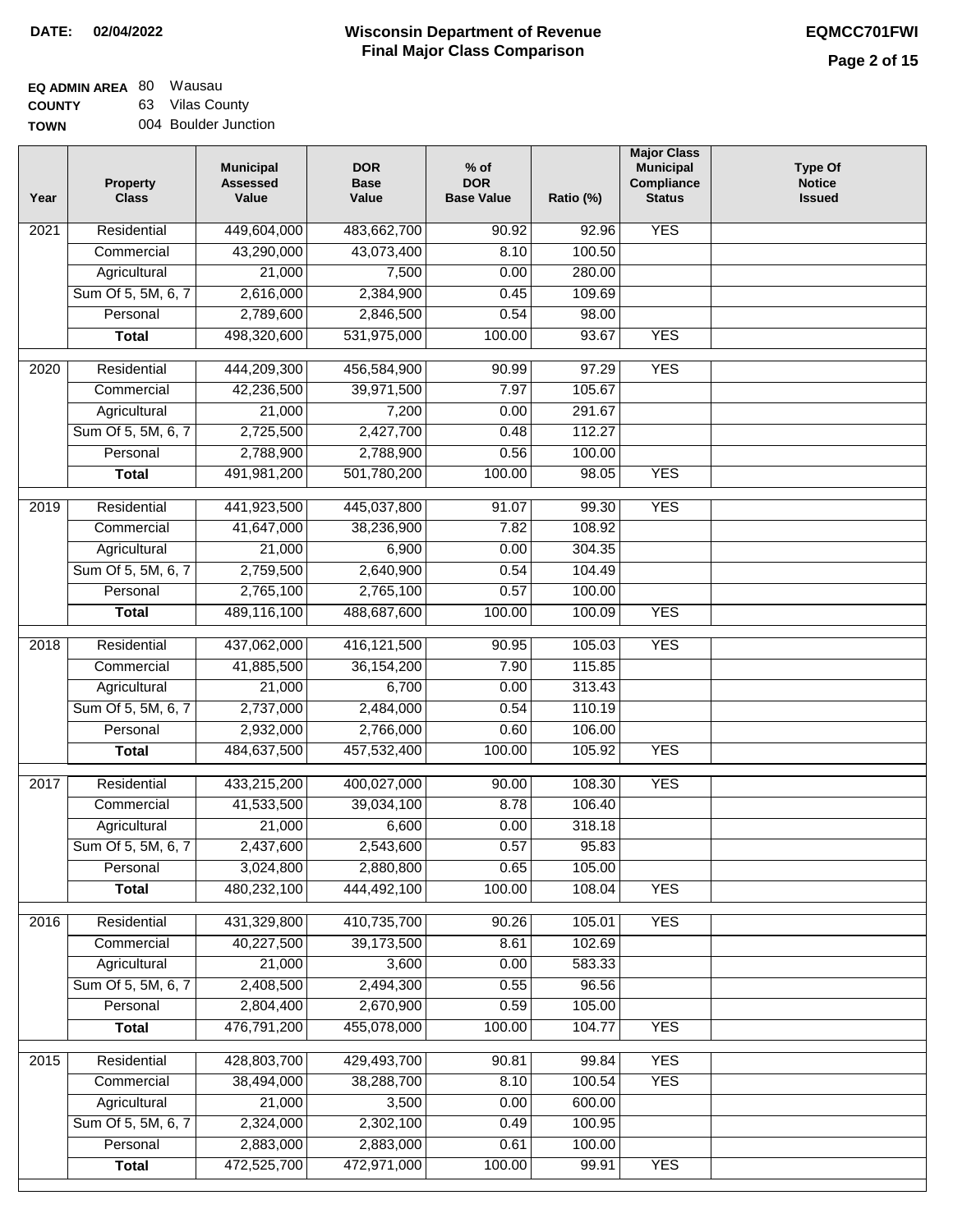| EQ ADMIN AREA 80 Wausau |                 |
|-------------------------|-----------------|
| <b>COUNTY</b>           | 63 Vilas County |
|                         |                 |

**TOWN** 006 Cloverland

| Year              | <b>Property</b><br><b>Class</b> | <b>Municipal</b><br><b>Assessed</b><br>Value | <b>DOR</b><br><b>Base</b><br>Value | $%$ of<br><b>DOR</b><br><b>Base Value</b> | Ratio (%) | <b>Major Class</b><br><b>Municipal</b><br>Compliance<br><b>Status</b> | <b>Type Of</b><br><b>Notice</b><br><b>Issued</b> |
|-------------------|---------------------------------|----------------------------------------------|------------------------------------|-------------------------------------------|-----------|-----------------------------------------------------------------------|--------------------------------------------------|
| $\overline{202}1$ | Residential                     | 236,407,800                                  | 274,112,000                        | 95.81                                     | 86.24     | N <sub>O</sub>                                                        |                                                  |
|                   | Commercial                      | 2,511,600                                    | 2,218,800                          | 0.78                                      | 113.20    |                                                                       |                                                  |
|                   | Agricultural                    | 3,600                                        | 4,000                              | 0.00                                      | 90.00     |                                                                       |                                                  |
|                   | Sum Of 5, 5M, 6, 7              | 8,917,200                                    | 9,715,500                          | 3.40                                      | 91.78     |                                                                       |                                                  |
|                   | Personal                        | 55,800                                       | 62,500                             | 0.02                                      | 89.28     |                                                                       |                                                  |
|                   | <b>Total</b>                    | 247,896,000                                  | 286,112,800                        | 100.00                                    | 86.64     | <b>NO</b>                                                             |                                                  |
| $\overline{2020}$ | Residential                     | 233,159,400                                  | 262,847,600                        | 95.88                                     | 88.71     | $\overline{NO}$                                                       |                                                  |
|                   | Commercial                      | 2,468,500                                    | 1,955,400                          | 0.71                                      | 126.24    |                                                                       |                                                  |
|                   | Agricultural                    | 3,200                                        | 3,800                              | 0.00                                      | 84.21     |                                                                       |                                                  |
|                   | Sum Of 5, 5M, 6, 7              | 8,932,800                                    | 9,262,700                          | 3.38                                      | 96.44     |                                                                       |                                                  |
|                   | Personal                        | 69,700                                       | 74,900                             | 0.03                                      | 93.06     |                                                                       |                                                  |
|                   | <b>Total</b>                    | 244,633,600                                  | 274,144,400                        | 100.00                                    | 89.24     | $\overline{NO}$                                                       |                                                  |
| 2019              | Residential                     | 231,136,000                                  | 247,848,600                        | 95.42                                     | 93.26     | <b>YES</b>                                                            |                                                  |
|                   | Commercial                      | 2,350,300                                    | 1,808,000                          | 0.70                                      | 129.99    |                                                                       |                                                  |
|                   | Agricultural                    | 3,200                                        | 3,700                              | 0.00                                      | 86.49     |                                                                       |                                                  |
|                   | Sum Of 5, 5M, 6, 7              | 9,005,400                                    | 10,034,600                         | 3.86                                      | 89.74     |                                                                       |                                                  |
|                   | Personal                        | 52,900                                       | 56,300                             | 0.02                                      | 93.96     |                                                                       |                                                  |
|                   | <b>Total</b>                    | 242,547,800                                  | 259,751,200                        | 100.00                                    | 93.38     | <b>YES</b>                                                            |                                                  |
|                   |                                 |                                              |                                    |                                           |           |                                                                       |                                                  |
| 2018              | Residential                     | 229,755,700                                  | 243,964,800                        | 95.67                                     | 94.18     | <b>YES</b>                                                            |                                                  |
|                   | Commercial                      | 2,350,300                                    | 1,721,900                          | 0.68                                      | 136.49    |                                                                       |                                                  |
|                   | Agricultural                    | 3,200                                        | 3,600                              | 0.00                                      | 88.89     |                                                                       |                                                  |
|                   | Sum Of 5, 5M, 6, 7              | 9,077,800                                    | 9,227,600                          | 3.62                                      | 98.38     |                                                                       |                                                  |
|                   | Personal                        | 78,500                                       | 81,800                             | 0.03                                      | 95.97     |                                                                       |                                                  |
|                   | <b>Total</b>                    | 241,265,500                                  | 254,999,700                        | 100.00                                    | 94.61     | <b>YES</b>                                                            |                                                  |
| 2017              | Residential                     | 228,441,300                                  | 235,630,800                        | 95.25                                     | 96.95     | <b>YES</b>                                                            |                                                  |
|                   | Commercial                      | 2,408,300                                    | 1,681,200                          | 0.68                                      | 143.25    |                                                                       |                                                  |
|                   | Agricultural                    | 3,200                                        | 3,500                              | 0.00                                      | 91.43     |                                                                       |                                                  |
|                   | Sum Of 5, 5M, 6, 7              | 9,188,600                                    | 10,034,900                         | 4.06                                      | 91.57     |                                                                       |                                                  |
|                   | Personal                        | 39,400                                       | 39,800                             | 0.02                                      | 98.99     |                                                                       |                                                  |
|                   | <b>Total</b>                    | 240,080,800                                  | 247,390,200                        | 100.00                                    | 97.05     | <b>YES</b>                                                            |                                                  |
| 2016              | Residential                     | 227,128,100                                  | 227,571,500                        | 95.19                                     | 99.81     | <b>YES</b>                                                            |                                                  |
|                   | Commercial                      | 2,444,100                                    | 1,597,700                          | 0.67                                      | 152.98    |                                                                       |                                                  |
|                   | Agricultural                    | 3,200                                        | 3,400                              | 0.00                                      | 94.12     |                                                                       |                                                  |
|                   | Sum Of 5, 5M, 6, 7              | 9,216,700                                    | 9,852,900                          | 4.12                                      | 93.54     |                                                                       |                                                  |
|                   | Personal                        | 46,500                                       | 46,500                             | 0.02                                      | 100.00    |                                                                       |                                                  |
|                   | <b>Total</b>                    | 238,838,600                                  | 239,072,000                        | 100.00                                    | 99.90     | <b>YES</b>                                                            |                                                  |
| 2015              | Residential                     | 219,104,000                                  | 219,815,700                        | 95.41                                     | 99.68     | <b>YES</b>                                                            |                                                  |
|                   | Commercial                      | 1,741,000                                    | 1,344,500                          | 0.58                                      | 129.49    |                                                                       |                                                  |
|                   | Agricultural                    | 0                                            | 0                                  | 0.00                                      | 0.00      |                                                                       |                                                  |
|                   | Sum Of 5, 5M, 6, 7              | 8,449,500                                    | 9,171,300                          | 3.98                                      | 92.13     |                                                                       |                                                  |
|                   | Personal                        | 56,000                                       | 57,700                             | 0.03                                      | 97.05     |                                                                       |                                                  |
|                   | <b>Total</b>                    | 229,350,500                                  | 230,389,200                        | 100.00                                    | 99.55     | <b>YES</b>                                                            |                                                  |
|                   |                                 |                                              |                                    |                                           |           |                                                                       |                                                  |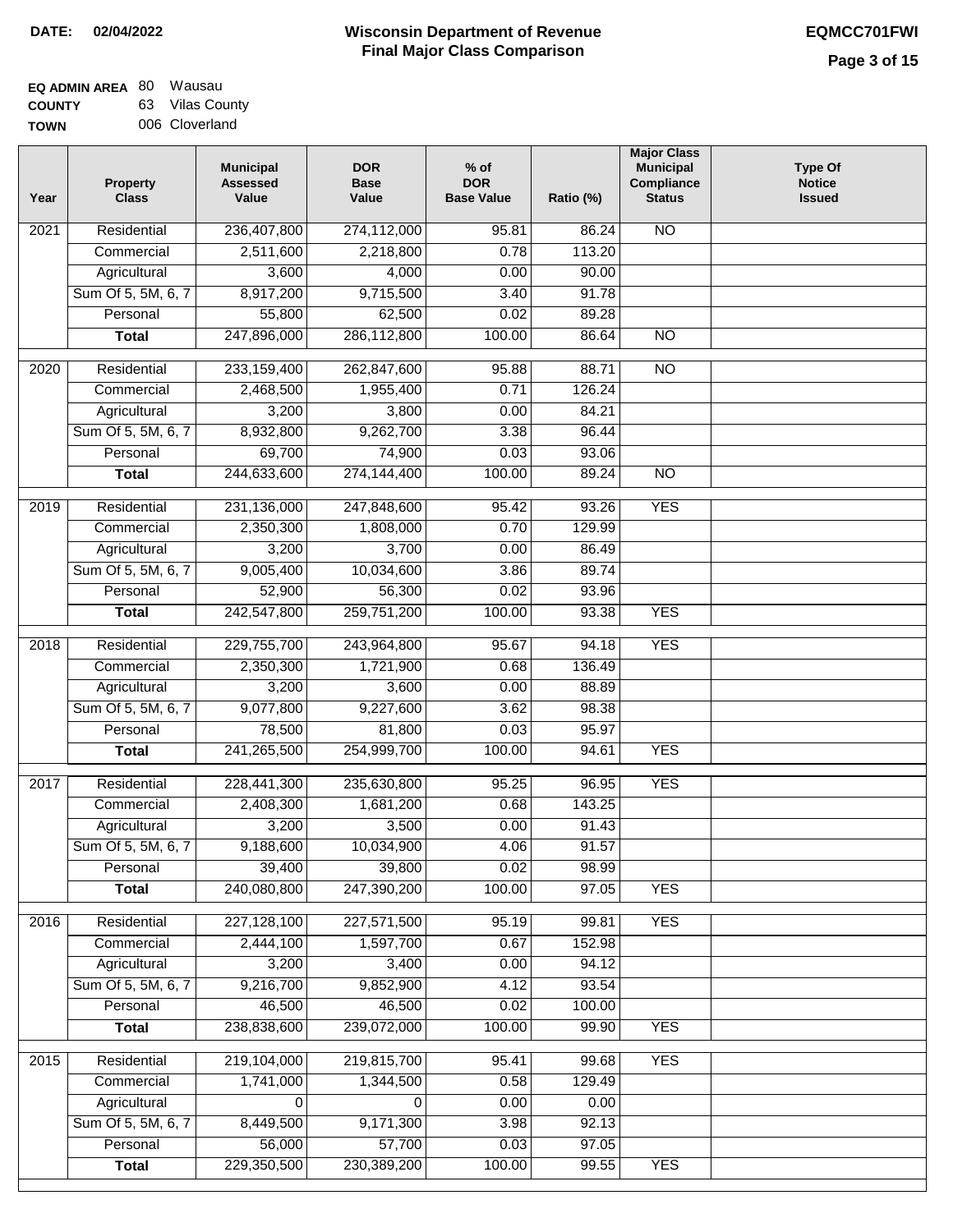| <b>EQ ADMIN AREA 80 Wausau</b> |                 |
|--------------------------------|-----------------|
| <b>COUNTY</b>                  | 63 Vilas County |
| <b>TOWN</b>                    | 008 Conover     |

| Year              | <b>Property</b><br><b>Class</b> | <b>Municipal</b><br><b>Assessed</b><br>Value | <b>DOR</b><br><b>Base</b><br>Value | % of<br><b>DOR</b><br><b>Base Value</b> | Ratio (%) | <b>Major Class</b><br><b>Municipal</b><br>Compliance<br><b>Status</b> | <b>Type Of</b><br><b>Notice</b><br><b>Issued</b> |
|-------------------|---------------------------------|----------------------------------------------|------------------------------------|-----------------------------------------|-----------|-----------------------------------------------------------------------|--------------------------------------------------|
| $\overline{202}1$ | Residential                     | 367,137,600                                  | 393,830,500                        | 91.21                                   | 93.22     | <b>YES</b>                                                            |                                                  |
|                   | Commercial                      | 13,005,500                                   | 13,733,500                         | 3.18                                    | 94.70     |                                                                       |                                                  |
|                   | Agricultural                    | 6,000                                        | 6,100                              | 0.00                                    | 98.36     |                                                                       |                                                  |
|                   | Sum Of 5, 5M, 6, 7              | 26, 183, 100                                 | 23,044,400                         | 5.34                                    | 113.62    |                                                                       |                                                  |
|                   | Personal                        | 1,176,100                                    | 1,176,100                          | 0.27                                    | 100.00    |                                                                       |                                                  |
|                   | <b>Total</b>                    | 407,508,300                                  | 431,790,600                        | 100.00                                  | 94.38     | <b>YES</b>                                                            |                                                  |
| $\overline{2020}$ | Residential                     | 364,202,600                                  | 362,009,600                        | 90.87                                   | 100.61    | <b>YES</b>                                                            |                                                  |
|                   | Commercial                      | 12,939,400                                   | 13,016,500                         | 3.27                                    | 99.41     |                                                                       |                                                  |
|                   | Agricultural                    | 5,800                                        | 5,800                              | 0.00                                    | 100.00    |                                                                       |                                                  |
|                   | Sum Of 5, 5M, 6, 7              | 26,538,200                                   | 22,139,300                         | 5.56                                    | 119.87    |                                                                       |                                                  |
|                   | Personal                        | 1,200,400                                    | 1,200,400                          | 0.30                                    | 100.00    |                                                                       |                                                  |
|                   | <b>Total</b>                    | 404,886,400                                  | 398,371,600                        | 100.00                                  | 101.64    | <b>YES</b>                                                            |                                                  |
| $\frac{2019}{ }$  | Residential                     | 362,794,000                                  | 349,783,000                        | 90.53                                   | 103.72    | <b>YES</b>                                                            |                                                  |
|                   | Commercial                      | 12,880,500                                   | 12,580,200                         | 3.26                                    | 102.39    |                                                                       |                                                  |
|                   | Agricultural                    | 5,600                                        | 5,600                              | 0.00                                    | 100.00    |                                                                       |                                                  |
|                   | Sum Of 5, 5M, 6, 7              | 26,368,300                                   | 22,902,300                         | 5.93                                    | 115.13    |                                                                       |                                                  |
|                   | Personal                        | 1,170,600                                    | 1,114,900                          | 0.29                                    | 105.00    |                                                                       |                                                  |
|                   | <b>Total</b>                    | 403,219,000                                  | 386,386,000                        | 100.00                                  | 104.36    | <b>YES</b>                                                            |                                                  |
| 2018              | Residential                     | 358,849,600                                  | 335,432,400                        | 90.24                                   | 106.98    | <b>YES</b>                                                            |                                                  |
|                   | Commercial                      | 13,180,000                                   | 12,259,600                         | 3.30                                    | 107.51    |                                                                       |                                                  |
|                   | Agricultural                    | 5,600                                        | 5,500                              | 0.00                                    | 101.82    |                                                                       |                                                  |
|                   | Sum Of 5, 5M, 6, 7              | 26,419,000                                   | 22,803,600                         | 6.13                                    | 115.85    |                                                                       |                                                  |
|                   | Personal                        | 1,259,400                                    | 1,222,800                          | 0.33                                    | 102.99    |                                                                       |                                                  |
|                   | <b>Total</b>                    | 399,713,600                                  | 371,723,900                        | 100.00                                  | 107.53    | <b>YES</b>                                                            |                                                  |
| 2017              | Residential                     | 356,595,900                                  | 329,425,400                        | 89.77                                   | 108.25    | <b>YES</b>                                                            |                                                  |
|                   | Commercial                      | 13,649,800                                   | 12,086,800                         | 3.29                                    | 112.93    |                                                                       |                                                  |
|                   | Agricultural                    | 5,600                                        | 5,300                              | 0.00                                    | 105.66    |                                                                       |                                                  |
|                   | Sum Of 5, 5M, 6, 7              | 26,557,700                                   | 23,876,000                         | 6.51                                    | 111.23    |                                                                       |                                                  |
|                   | Personal                        | 1,635,600                                    | 1,557,800                          | 0.42                                    | 104.99    |                                                                       |                                                  |
|                   | <b>Total</b>                    | 398,444,600                                  | 366,951,300                        | 100.00                                  | 108.58    | <b>YES</b>                                                            |                                                  |
| 2016              | Residential                     | 354,889,400                                  | 330, 361, 900                      | 89.67                                   | 107.42    | <b>YES</b>                                                            |                                                  |
|                   | Commercial                      | 13,849,700                                   | 11,569,900                         | 3.14                                    | 119.70    |                                                                       |                                                  |
|                   | Agricultural                    | 5,600                                        | 5,300                              | 0.00                                    | 105.66    |                                                                       |                                                  |
|                   | Sum Of 5, 5M, 6, 7              | 26,866,700                                   | 24,202,900                         | 6.57                                    | 111.01    |                                                                       |                                                  |
|                   | Personal                        | 2,482,100                                    | 2,298,200                          | 0.62                                    | 108.00    |                                                                       |                                                  |
|                   | <b>Total</b>                    | 398,093,500                                  | 368,438,200                        | 100.00                                  | 108.05    | <b>YES</b>                                                            |                                                  |
| 2015              | Residential                     | 353, 137, 200                                | 342,105,300                        | 89.32                                   | 103.22    | <b>YES</b>                                                            |                                                  |
|                   | Commercial                      | 14,783,300                                   | 11,991,700                         | 3.13                                    | 123.28    |                                                                       |                                                  |
|                   | Agricultural                    | 5,600                                        | 5,300                              | 0.00                                    | 105.66    |                                                                       |                                                  |
|                   | Sum Of 5, 5M, 6, 7              | 26,865,300                                   | 26,404,600                         | 6.89                                    | 101.74    | <b>YES</b>                                                            |                                                  |
|                   | Personal                        | 2,598,700                                    | 2,498,800                          | 0.65                                    | 104.00    |                                                                       |                                                  |
|                   | <b>Total</b>                    | 397,390,100                                  | 383,005,700                        | 100.00                                  | 103.76    | <b>YES</b>                                                            |                                                  |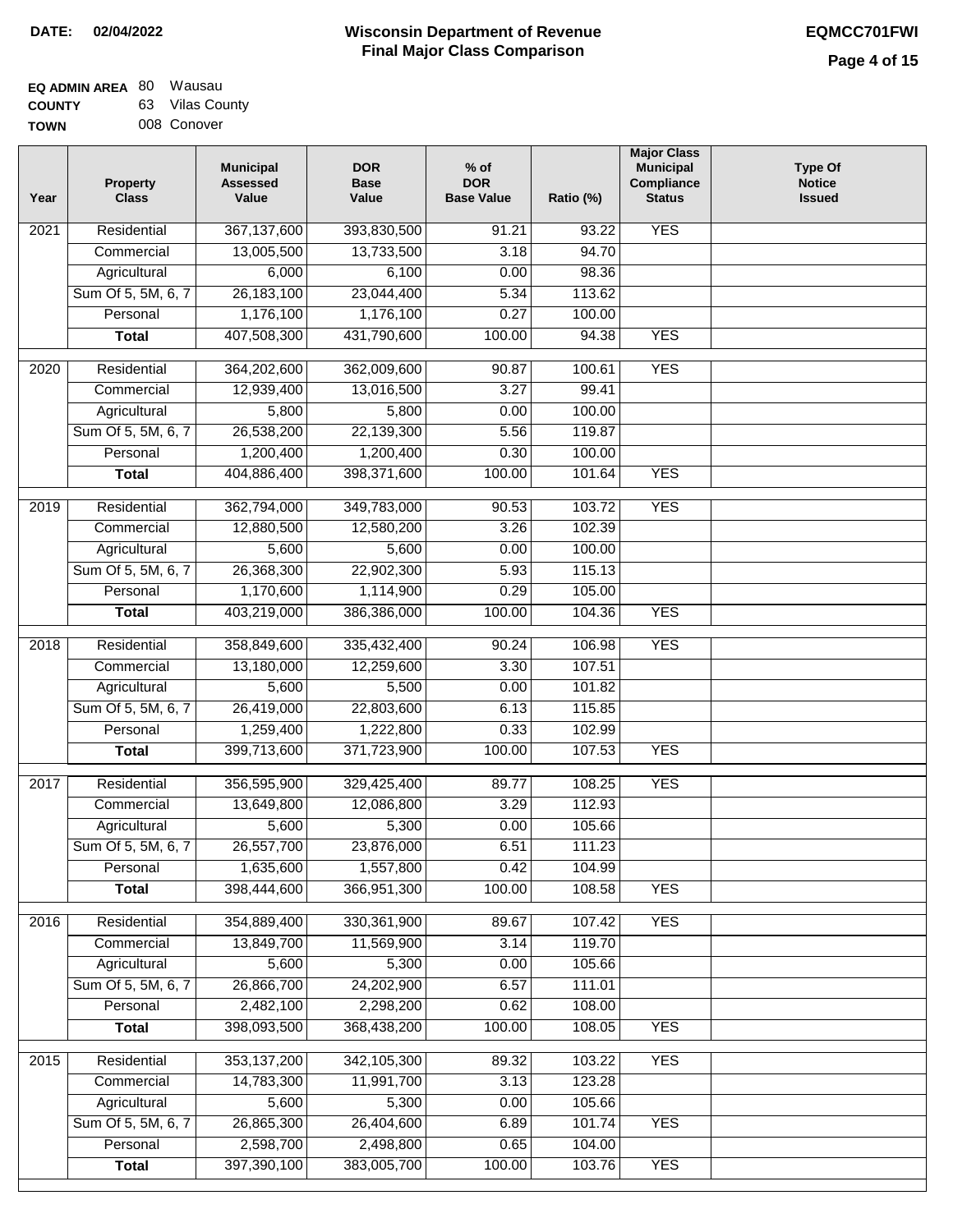#### **EQ ADMIN AREA** 80 Wausau **COUNTY** 63 Vilas County

**TOWN** 010 Lac Du Flambeau

| Year | <b>Property</b><br><b>Class</b> | <b>Municipal</b><br><b>Assessed</b><br>Value | <b>DOR</b><br><b>Base</b><br>Value | % of<br><b>DOR</b><br><b>Base Value</b> | Ratio (%) | <b>Major Class</b><br><b>Municipal</b><br>Compliance<br><b>Status</b> | <b>Type Of</b><br><b>Notice</b><br><b>Issued</b> |
|------|---------------------------------|----------------------------------------------|------------------------------------|-----------------------------------------|-----------|-----------------------------------------------------------------------|--------------------------------------------------|
| 2021 | Residential                     | 905,831,700                                  | 983,671,800                        | 96.49                                   | 92.09     | <b>YES</b>                                                            |                                                  |
|      | Commercial                      | 15,993,000                                   | 19,596,000                         | 1.92                                    | 81.61     |                                                                       |                                                  |
|      | Agricultural                    | 35,100                                       | 15,000                             | 0.00                                    | 234.00    |                                                                       |                                                  |
|      | Sum Of 5, 5M, 6, 7              | 12,556,700                                   | 14,245,100                         | 1.40                                    | 88.15     |                                                                       |                                                  |
|      | Personal                        | 1,921,000                                    | 1,940,400                          | 0.19                                    | 99.00     |                                                                       |                                                  |
|      | <b>Total</b>                    | 936, 337, 500                                | 1,019,468,300                      | 100.00                                  | 91.85     | <b>YES</b>                                                            |                                                  |
| 2020 | Residential                     | 898,132,200                                  | 904,979,700                        | 96.29                                   | 99.24     | <b>YES</b>                                                            |                                                  |
|      | Commercial                      | 15,993,000                                   | 18,662,800                         | 1.99                                    | 85.69     |                                                                       |                                                  |
|      | Agricultural                    | 35,100                                       | 14,400                             | 0.00                                    | 243.75    |                                                                       |                                                  |
|      | Sum Of 5, 5M, 6, 7              | 12,815,600                                   | 14,084,000                         | 1.50                                    | 90.99     |                                                                       |                                                  |
|      | Personal                        | 2,030,400                                    | 2,115,000                          | 0.23                                    | 96.00     |                                                                       |                                                  |
|      | <b>Total</b>                    | 929,006,300                                  | 939,855,900                        | 100.00                                  | 98.85     | <b>YES</b>                                                            |                                                  |
| 2019 | Residential                     | 892,069,200                                  | 925,241,500                        | 96.63                                   | 96.41     | <b>YES</b>                                                            |                                                  |
|      | Commercial                      | 13,103,500                                   | 15,096,400                         | 1.58                                    | 86.80     |                                                                       |                                                  |
|      | Agricultural                    | 35,100                                       | 13,800                             | 0.00                                    | 254.35    |                                                                       |                                                  |
|      | Sum Of 5, 5M, 6, 7              | 12,910,600                                   | 15,221,100                         | 1.59                                    | 84.82     |                                                                       |                                                  |
|      | Personal                        | 1,884,300                                    | 1,962,800                          | 0.20                                    | 96.00     |                                                                       |                                                  |
|      | <b>Total</b>                    | 920,002,700                                  | 957,535,600                        | 100.00                                  | 96.08     | <b>YES</b>                                                            |                                                  |
|      |                                 |                                              |                                    |                                         |           |                                                                       |                                                  |
| 2018 | Residential                     | 886,966,500                                  | 890,227,000                        | 96.66                                   | 99.63     | <b>YES</b>                                                            |                                                  |
|      | Commercial                      | 12,978,500                                   | 14,329,800                         | 1.56                                    | 90.57     |                                                                       |                                                  |
|      | Agricultural                    | 35,100                                       | 13,500                             | 0.00                                    | 260.00    |                                                                       |                                                  |
|      | Sum Of 5, 5M, 6, 7              | 13,093,100                                   | 14,354,300                         | 1.56                                    | 91.21     |                                                                       |                                                  |
|      | Personal                        | 2,051,700                                    | 2,072,400                          | 0.23                                    | 99.00     |                                                                       |                                                  |
|      | <b>Total</b>                    | 915,124,900                                  | 920,997,000                        | 100.00                                  | 99.36     | <b>YES</b>                                                            |                                                  |
| 2017 | Residential                     | 884,940,100                                  | 835,721,100                        | 96.14                                   | 105.89    | <b>YES</b>                                                            |                                                  |
|      | Commercial                      | 14,012,000                                   | 14,595,400                         | 1.68                                    | 96.00     |                                                                       |                                                  |
|      | Agricultural                    | 35,100                                       | 13,100                             | 0.00                                    | 267.94    |                                                                       |                                                  |
|      | Sum Of 5, 5M, 6, 7              | 13,247,900                                   | 16,454,900                         | 1.89                                    | 80.51     |                                                                       |                                                  |
|      | Personal                        | 2,564,600                                    | 2,489,900                          | 0.29                                    | 103.00    |                                                                       |                                                  |
|      | <b>Total</b>                    | 914,799,700                                  | 869,274,400                        | 100.00                                  | 105.24    | <b>YES</b>                                                            |                                                  |
| 2016 | Residential                     | 879,840,000                                  | 856,768,200                        | 96.46                                   | 102.69    | <b>YES</b>                                                            |                                                  |
|      | Commercial                      | 13,239,500                                   | 11,795,500                         | 1.33                                    | 112.24    |                                                                       |                                                  |
|      | Agricultural                    | 35,100                                       | 12,600                             | 0.00                                    | 278.57    |                                                                       |                                                  |
|      | Sum Of 5, 5M, 6, 7              | 13,329,900                                   | 17,039,400                         | 1.92                                    | 78.23     |                                                                       |                                                  |
|      | Personal                        | 2,731,500                                    | 2,626,500                          | 0.30                                    | 104.00    |                                                                       |                                                  |
|      | <b>Total</b>                    | 909,176,000                                  | 888,242,200                        | 100.00                                  | 102.36    | <b>YES</b>                                                            |                                                  |
| 2015 | Residential                     | 874,549,600                                  | 875,438,800                        | 96.62                                   | 99.90     | <b>YES</b>                                                            |                                                  |
|      | Commercial                      | 13,111,500                                   | 11,795,500                         | 1.30                                    | 111.16    |                                                                       |                                                  |
|      | Agricultural                    | 35,100                                       | 12,600                             | 0.00                                    | 278.57    |                                                                       |                                                  |
|      | Sum Of 5, 5M, 6, 7              | 13,554,300                                   | 16,050,400                         | 1.77                                    | 84.45     |                                                                       |                                                  |
|      | Personal                        | 2,797,300                                    | 2,797,300                          | 0.31                                    | 100.00    |                                                                       |                                                  |
|      | <b>Total</b>                    | 904,047,800                                  | 906,094,600                        | 100.00                                  | 99.77     | <b>YES</b>                                                            |                                                  |
|      |                                 |                                              |                                    |                                         |           |                                                                       |                                                  |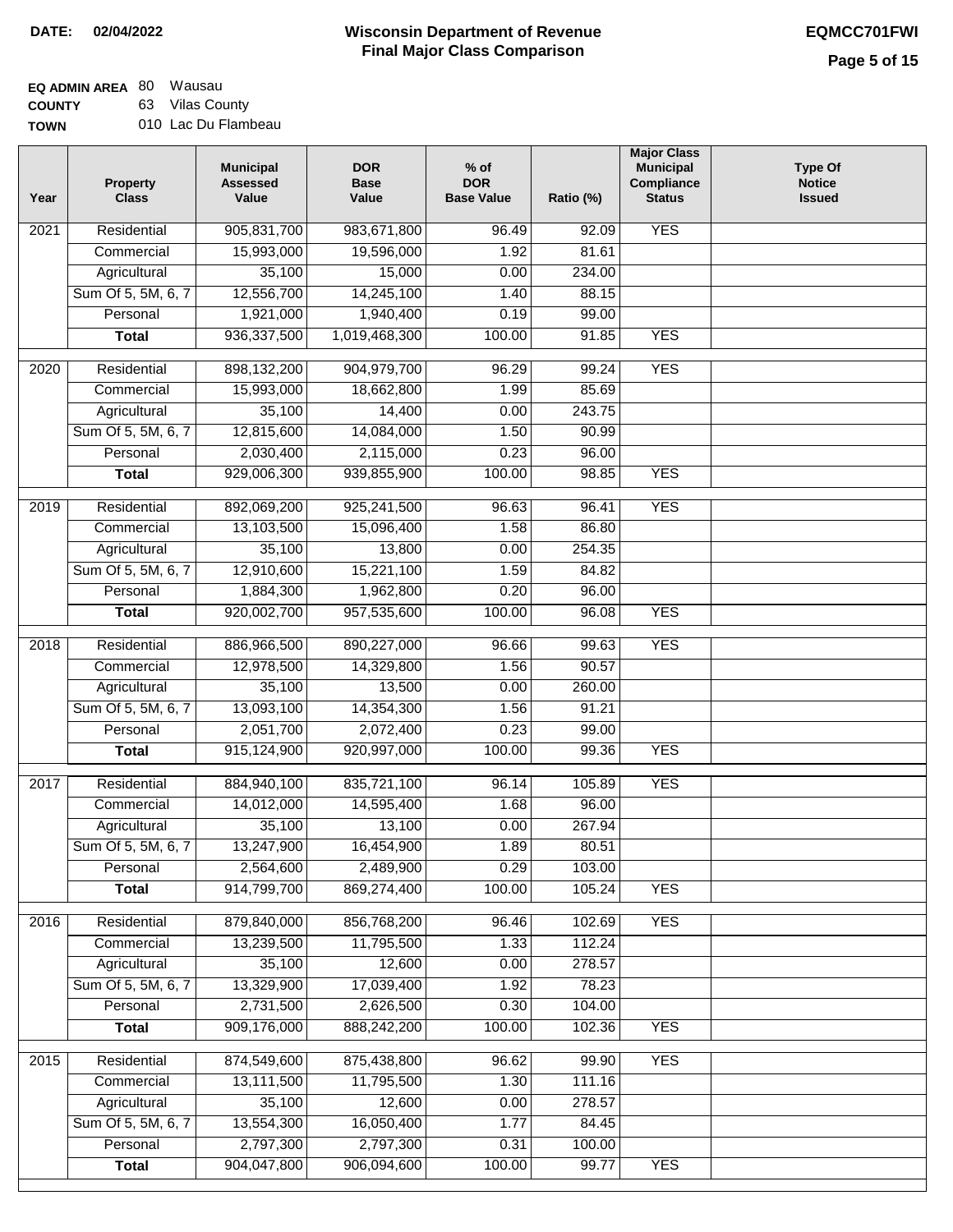| <b>EQ ADMIN AREA 80 Wausau</b> |                  |
|--------------------------------|------------------|
| <b>COUNTY</b>                  | 63 Vilas County  |
| <b>TOWN</b>                    | 012 Land O Lakes |

| Year              | Property<br><b>Class</b> | <b>Municipal</b><br><b>Assessed</b><br>Value | <b>DOR</b><br><b>Base</b><br>Value | $%$ of<br><b>DOR</b><br><b>Base Value</b> | Ratio (%) | <b>Major Class</b><br><b>Municipal</b><br>Compliance<br><b>Status</b> | <b>Type Of</b><br><b>Notice</b><br><b>Issued</b> |
|-------------------|--------------------------|----------------------------------------------|------------------------------------|-------------------------------------------|-----------|-----------------------------------------------------------------------|--------------------------------------------------|
| $\overline{202}1$ | Residential              | 389,526,700                                  | 423,573,200                        | 85.72                                     | 91.96     | <b>YES</b>                                                            |                                                  |
|                   | Commercial               | 22,951,400                                   | 24,373,600                         | 4.93                                      | 94.16     |                                                                       |                                                  |
|                   | Agricultural             | 0                                            | $\Omega$                           | 0.00                                      | 0.00      |                                                                       |                                                  |
|                   | Sum Of 5, 5M, 6, 7       | 38,156,700                                   | 39,450,100                         | 7.98                                      | 96.72     |                                                                       |                                                  |
|                   | Personal                 | 6,514,400                                    | 6,715,900                          | 1.36                                      | 97.00     |                                                                       |                                                  |
|                   | <b>Total</b>             | 457,149,200                                  | 494,112,800                        | 100.00                                    | 92.52     | <b>YES</b>                                                            |                                                  |
| $\overline{2020}$ | Residential              | 387,102,200                                  | 386,449,900                        | 85.24                                     | 100.17    | <b>YES</b>                                                            |                                                  |
|                   | Commercial               | 23,028,300                                   | 23,209,200                         | 5.12                                      | 99.22     |                                                                       |                                                  |
|                   | Agricultural             | 0                                            | $\Omega$                           | 0.00                                      | 0.00      |                                                                       |                                                  |
|                   | Sum Of 5, 5M, 6, 7       | 37,567,500                                   | 37,621,100                         | 8.30                                      | 99.86     |                                                                       |                                                  |
|                   | Personal                 | 6,088,800                                    | 6,088,800                          | 1.34                                      | 100.00    |                                                                       |                                                  |
|                   | <b>Total</b>             | 453,786,800                                  | 453,369,000                        | 100.00                                    | 100.09    | <b>YES</b>                                                            |                                                  |
| 2019              | Residential              | 384,955,300                                  | 387,992,400                        | 85.55                                     | 99.22     | <b>YES</b>                                                            |                                                  |
|                   | Commercial               | 22,582,300                                   | 21,311,000                         | 4.70                                      | 105.97    |                                                                       |                                                  |
|                   | Agricultural             | 0                                            | $\Omega$                           | 0.00                                      | 0.00      |                                                                       |                                                  |
|                   | Sum Of 5, 5M, 6, 7       | 37,672,100                                   | 38,427,500                         | 8.47                                      | 98.03     |                                                                       |                                                  |
|                   | Personal                 | 5,795,600                                    | 5,795,600                          | 1.28                                      | 100.00    |                                                                       |                                                  |
|                   | <b>Total</b>             | 451,005,300                                  | 453,526,500                        | 100.00                                    | 99.44     | <b>YES</b>                                                            |                                                  |
| 2018              | Residential              | 383,436,400                                  | 382,502,700                        | 85.22                                     | 100.24    | <b>YES</b>                                                            |                                                  |
|                   | Commercial               | 22,459,800                                   | 23,541,500                         | 5.24                                      | 95.41     |                                                                       |                                                  |
|                   | Agricultural             | 0                                            | $\Omega$                           | 0.00                                      | 0.00      |                                                                       |                                                  |
|                   | Sum Of 5, 5M, 6, 7       | 37,246,300                                   | 36,977,700                         | 8.24                                      | 100.73    |                                                                       |                                                  |
|                   | Personal                 | 5,843,000                                    | 5,843,000                          | 1.30                                      | 100.00    |                                                                       |                                                  |
|                   | <b>Total</b>             | 448,985,500                                  | 448,864,900                        | 100.00                                    | 100.03    | <b>YES</b>                                                            |                                                  |
| 2017              | Residential              | 407,250,300                                  | 387,440,300                        | 85.60                                     | 105.11    | <b>YES</b>                                                            |                                                  |
|                   | Commercial               | 22,067,100                                   | 21,759,800                         | 4.81                                      | 101.41    |                                                                       |                                                  |
|                   | Agricultural             | 0                                            | 0                                  | 0.00                                      | 0.00      |                                                                       |                                                  |
|                   | Sum Of 5, 5M, 6, 7       | 46,654,100                                   | 37,592,400                         | 8.31                                      | 124.11    |                                                                       |                                                  |
|                   | Personal                 | 6,235,800                                    | 5,827,900                          | 1.29                                      | 107.00    |                                                                       |                                                  |
|                   | <b>Total</b>             | 482,207,300                                  | 452,620,400                        | 100.00                                    | 106.54    | <b>YES</b>                                                            |                                                  |
| 2016              | Residential              | 405,098,500                                  | 385,242,600                        | 84.81                                     | 105.15    | <b>YES</b>                                                            |                                                  |
|                   | Commercial               | 22,036,600                                   | 20,898,900                         | 4.60                                      | 105.44    |                                                                       |                                                  |
|                   | Agricultural             | 0                                            | 0                                  | 0.00                                      | 0.00      |                                                                       |                                                  |
|                   | Sum Of 5, 5M, 6, 7       | 46,750,100                                   | 42,517,200                         | 9.36                                      | 109.96    |                                                                       |                                                  |
|                   | Personal                 | 5,841,500                                    | 5,563,200                          | 1.22                                      | 105.00    |                                                                       |                                                  |
|                   | <b>Total</b>             | 479,726,700                                  | 454,221,900                        | 100.00                                    | 105.62    | <b>YES</b>                                                            |                                                  |
| 2015              | Residential              | 402,763,900                                  | 394,642,400                        | 84.12                                     | 102.06    | <b>YES</b>                                                            |                                                  |
|                   | Commercial               | 22,036,000                                   | 20,869,900                         | 4.45                                      | 105.59    |                                                                       |                                                  |
|                   | Agricultural             | 0                                            | 0                                  | 0.00                                      | 0.00      |                                                                       |                                                  |
|                   | Sum Of 5, 5M, 6, 7       | 49,324,000                                   | 48,128,800                         | 10.26                                     | 102.48    | <b>YES</b>                                                            |                                                  |
|                   | Personal                 | 5,755,000                                    | 5,481,000                          | 1.17                                      | 105.00    |                                                                       |                                                  |
|                   | <b>Total</b>             | 479,878,900                                  | 469,122,100                        | 100.00                                    | 102.29    | <b>YES</b>                                                            |                                                  |
|                   |                          |                                              |                                    |                                           |           |                                                                       |                                                  |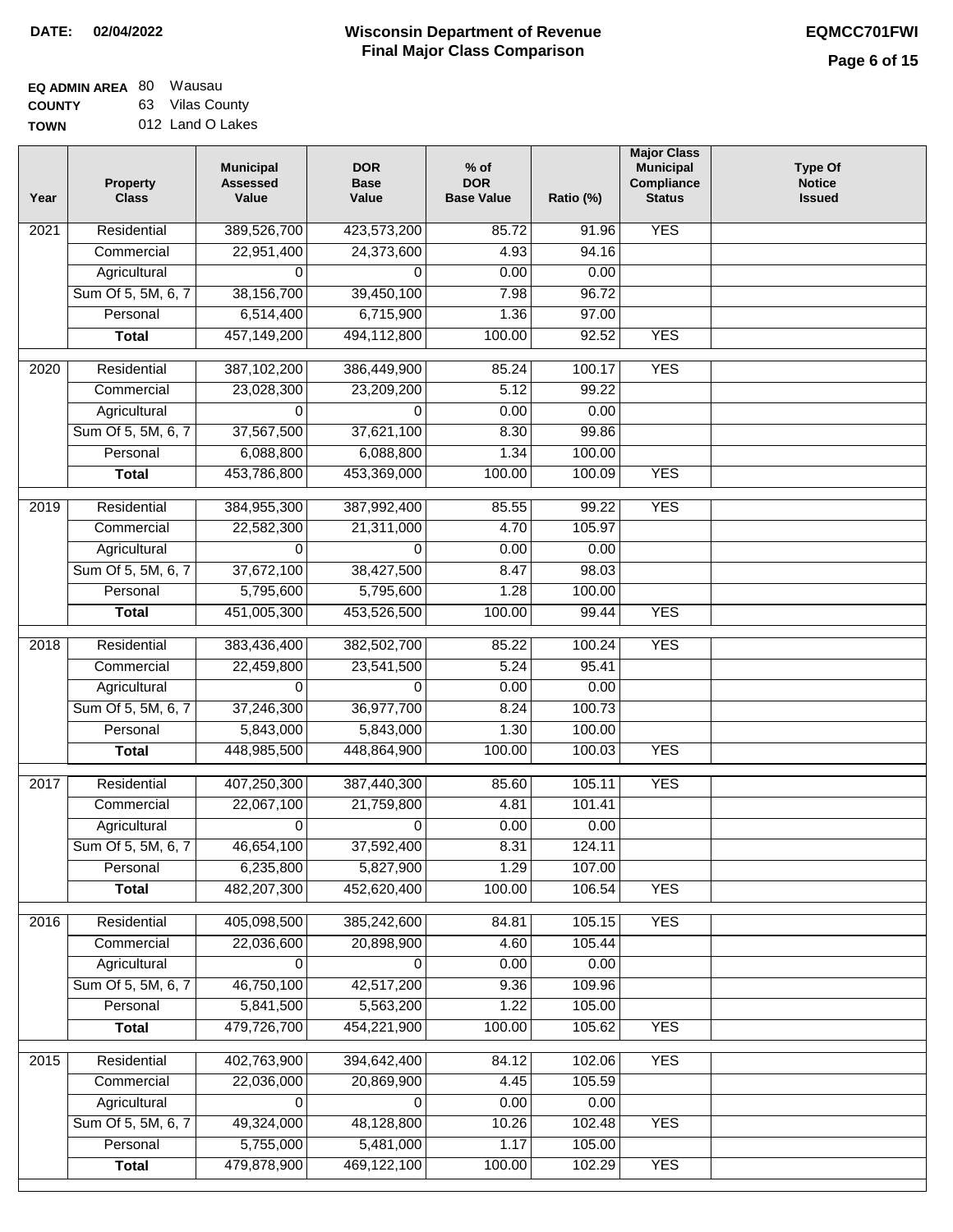| <b>EQ ADMIN AREA 80 Wausau</b> |                 |
|--------------------------------|-----------------|
| <b>COUNTY</b>                  | 63 Vilas County |

**TOWN** 014 Lincoln

| Year              | <b>Property</b><br><b>Class</b> | <b>Municipal</b><br><b>Assessed</b><br>Value | <b>DOR</b><br><b>Base</b><br>Value | $%$ of<br><b>DOR</b><br><b>Base Value</b> | Ratio (%) | <b>Major Class</b><br><b>Municipal</b><br>Compliance<br><b>Status</b> | <b>Type Of</b><br><b>Notice</b><br><b>Issued</b> |
|-------------------|---------------------------------|----------------------------------------------|------------------------------------|-------------------------------------------|-----------|-----------------------------------------------------------------------|--------------------------------------------------|
| 2021              | Residential                     | 490,570,400                                  | 562,774,200                        | 88.12                                     | 87.17     | $\overline{NO}$                                                       |                                                  |
|                   | Commercial                      | 49,871,300                                   | 54,609,800                         | 8.55                                      | 91.32     |                                                                       |                                                  |
|                   | Agricultural                    | 167,900                                      | 167,700                            | 0.03                                      | 100.12    |                                                                       |                                                  |
|                   | Sum Of 5, 5M, 6, 7              | 20,760,800                                   | 17,446,500                         | 2.73                                      | 119.00    |                                                                       |                                                  |
|                   | Personal                        | 3,435,000                                    | 3,615,800                          | 0.57                                      | 95.00     |                                                                       |                                                  |
|                   | <b>Total</b>                    | 564,805,400                                  | 638,614,000                        | 100.00                                    | 88.44     | $\overline{NO}$                                                       |                                                  |
| 2020              | Residential                     | 479,450,700                                  | 515,474,400                        | 87.89                                     | 93.01     | <b>YES</b>                                                            |                                                  |
|                   | Commercial                      | 48,756,700                                   | 50,912,600                         | 8.68                                      | 95.77     |                                                                       |                                                  |
|                   | Agricultural                    | 164,800                                      | 165,100                            | 0.03                                      | 99.82     |                                                                       |                                                  |
|                   | Sum Of 5, 5M, 6, 7              | 20,446,400                                   | 16,466,800                         | 2.81                                      | 124.17    |                                                                       |                                                  |
|                   | Personal                        | 3,453,300                                    | 3,453,300                          | 0.59                                      | 100.00    |                                                                       |                                                  |
|                   | <b>Total</b>                    | 552,271,900                                  | 586,472,200                        | 100.00                                    | 94.17     | <b>YES</b>                                                            |                                                  |
|                   |                                 |                                              |                                    |                                           |           |                                                                       |                                                  |
| $\frac{1}{2019}$  | Residential                     | 473,836,800                                  | 490,562,100                        | 87.45                                     | 96.59     | <b>YES</b>                                                            |                                                  |
|                   | Commercial                      | 49,030,300                                   | 49,831,500                         | 8.88                                      | 98.39     |                                                                       |                                                  |
|                   | Agricultural                    | 147,800                                      | 159,500                            | 0.03                                      | 92.66     |                                                                       |                                                  |
|                   | Sum Of 5, 5M, 6, 7              | 20,010,200                                   | 17,398,900                         | 3.10                                      | 115.01    |                                                                       |                                                  |
|                   | Personal                        | 3,031,800                                    | 3,031,800                          | 0.54                                      | 100.00    |                                                                       |                                                  |
|                   | <b>Total</b>                    | 546,056,900                                  | 560,983,800                        | 100.00                                    | 97.34     | <b>YES</b>                                                            |                                                  |
| 2018              | Residential                     | 469,429,300                                  | 476,300,700                        | 87.90                                     | 98.56     | <b>YES</b>                                                            |                                                  |
|                   | Commercial                      | 47,899,100                                   | 46,434,600                         | 8.57                                      | 103.15    |                                                                       |                                                  |
|                   | Agricultural                    | 152,700                                      | 160,000                            | 0.03                                      | 95.44     |                                                                       |                                                  |
|                   | Sum Of 5, 5M, 6, 7              | 20,029,600                                   | 16,049,300                         | 2.96                                      | 124.80    |                                                                       |                                                  |
|                   | Personal                        | 2,908,200                                    | 2,908,200                          | 0.54                                      | 100.00    |                                                                       |                                                  |
|                   | <b>Total</b>                    | 540,418,900                                  | 541,852,800                        | 100.00                                    | 99.74     | <b>YES</b>                                                            |                                                  |
| 2017              | Residential                     | 463,677,600                                  | 452,093,700                        | 87.35                                     | 102.56    | <b>YES</b>                                                            |                                                  |
|                   | Commercial                      | 47,922,000                                   | 42,693,000                         | 8.25                                      | 112.25    |                                                                       |                                                  |
|                   | Agricultural                    | 153,000                                      | 156,500                            | 0.03                                      | 97.76     |                                                                       |                                                  |
|                   | Sum Of 5, 5M, 6, 7              | 20,226,400                                   | 17,506,400                         | 3.38                                      | 115.54    |                                                                       |                                                  |
|                   | Personal                        | 5,142,100                                    | 5,142,100                          | 0.99                                      | 100.00    |                                                                       |                                                  |
|                   | <b>Total</b>                    | 537,121,100                                  | 517,591,700                        | 100.00                                    | 103.77    | <b>YES</b>                                                            |                                                  |
| 2016              | Residential                     | 459,083,900                                  | 450,476,600                        | 87.73                                     | 101.91    | <b>YES</b>                                                            |                                                  |
|                   | Commercial                      | 47,925,300                                   | 40,222,200                         | 7.83                                      | 119.15    |                                                                       |                                                  |
|                   | Agricultural                    | 153,000                                      | 154,600                            | 0.03                                      | 98.97     |                                                                       |                                                  |
|                   | Sum Of 5, 5M, 6, 7              | 20,345,800                                   | 16,232,500                         | 3.16                                      | 125.34    |                                                                       |                                                  |
|                   | Personal                        | 6,378,100                                    | 6,378,100                          | 1.24                                      | 100.00    |                                                                       |                                                  |
|                   | <b>Total</b>                    | 533,886,100                                  | 513,464,000                        | 100.00                                    | 103.98    | <b>YES</b>                                                            |                                                  |
| $\overline{2015}$ | Residential                     | 453,875,000                                  | 431,938,500                        | 86.55                                     | 105.08    | <b>YES</b>                                                            |                                                  |
|                   | Commercial                      | 47,639,100                                   | 43,359,500                         | 8.69                                      | 109.87    | <b>YES</b>                                                            |                                                  |
|                   | Agricultural                    | 153,200                                      | 153,100                            | 0.03                                      | 100.07    |                                                                       |                                                  |
|                   | Sum Of 5, 5M, 6, 7              | 20,693,600                                   | 17,861,500                         | 3.58                                      | 115.86    |                                                                       |                                                  |
|                   | Personal                        | 6,023,400                                    | 5,736,600                          | 1.15                                      | 105.00    |                                                                       |                                                  |
|                   | <b>Total</b>                    | 528,384,300                                  | 499,049,200                        | 100.00                                    | 105.88    | <b>YES</b>                                                            |                                                  |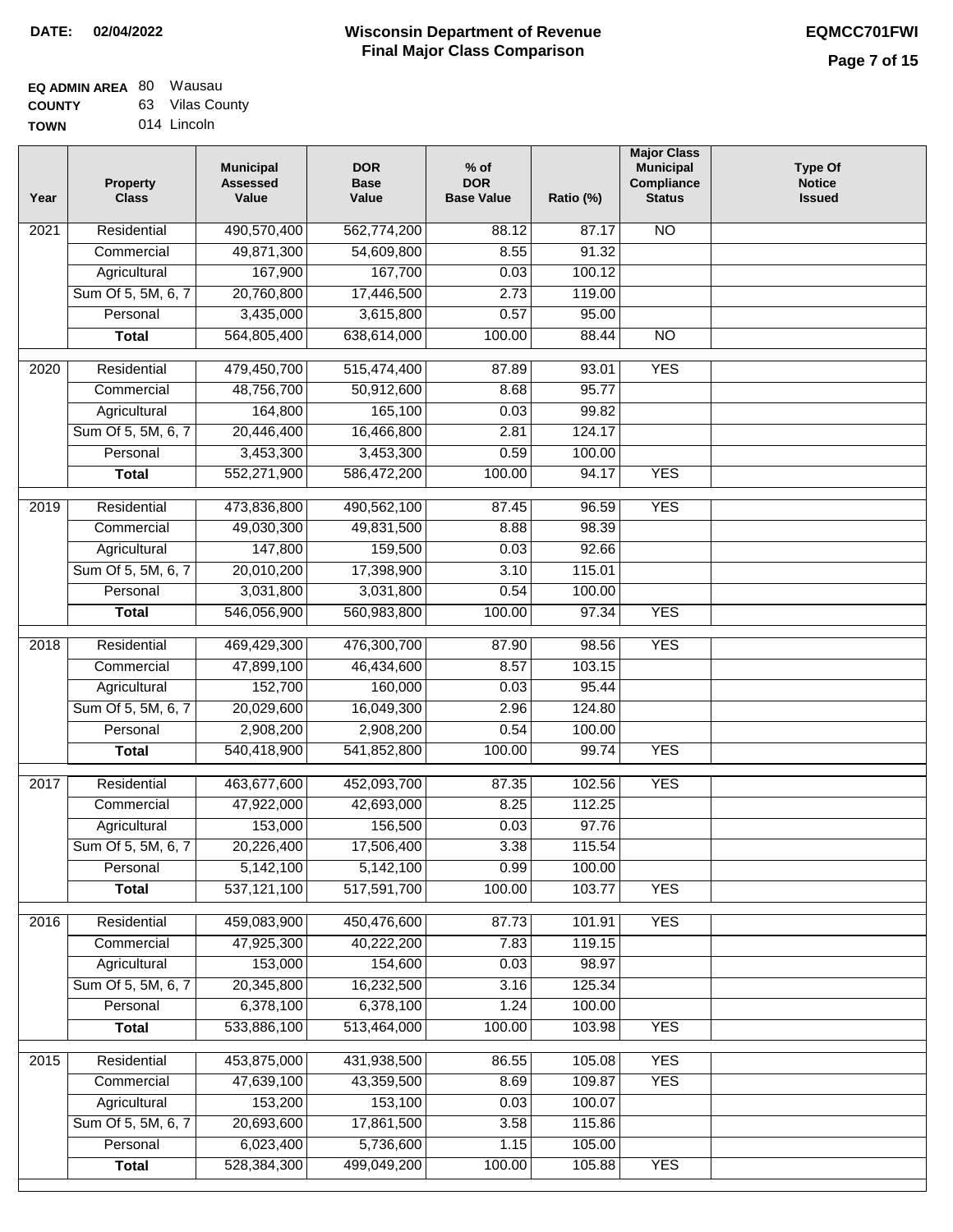## **EQ ADMIN AREA** 80 Wausau **COUNTY**

**TOWN** 63 Vilas County 016 Manitowish Waters

| 523,489,000<br><b>YES</b><br>Residential<br>564,220,900<br>92.34<br>92.78<br>2021<br>32,594,600<br>33,142,000<br>5.42<br>98.35<br>Commercial<br>183,500<br>84,200<br>217.93<br>Agricultural<br>0.01<br>8,268,500<br>Sum Of 5, 5M, 6, 7<br>9,175,100<br>1.50<br>90.12<br>Personal<br>4,216,600<br>4,392,300<br>0.72<br>96.00<br>568,752,200<br>611,014,500<br>100.00<br>93.08<br><b>YES</b><br><b>Total</b><br><b>YES</b><br>Residential<br>519,299,700<br>543,171,500<br>95.61<br>2020<br>92.36<br>Commercial<br>32,424,000<br>31,508,100<br>5.36<br>102.91<br>183,500<br>Agricultural<br>81,000<br>0.01<br>226.54<br>Sum Of 5, 5M, 6, 7<br>8,047,000<br>8,926,200<br>1.52<br>90.15<br>4,391,100<br>4,391,100<br>0.75<br>100.00<br>Personal<br><b>YES</b><br><b>Total</b><br>564,345,300<br>588,077,900<br>100.00<br>95.96<br><b>YES</b><br>2019<br>Residential<br>513,816,400<br>513,058,700<br>100.15<br>92.11<br>105.79<br>Commercial<br>32,339,500<br>30,570,600<br>5.49<br>183,500<br>77,700<br>236.16<br>Agricultural<br>0.01<br>Sum Of 5, 5M, 6, 7<br>7,959,000<br>8,804,800<br>1.58<br>90.39<br>Personal<br>4,511,700<br>4,467,000<br>0.80<br>101.00<br><b>YES</b><br>558,810,100<br>556,978,800<br>100.00<br>100.33<br><b>Total</b><br><b>YES</b><br>Residential<br>509,401,300<br>510,416,100<br>92.73<br>99.80<br>2018<br>Commercial<br>30,233,000<br>27,128,500<br>4.93<br>111.44 | <b>Type Of</b><br><b>Notice</b><br><b>Issued</b> |
|-----------------------------------------------------------------------------------------------------------------------------------------------------------------------------------------------------------------------------------------------------------------------------------------------------------------------------------------------------------------------------------------------------------------------------------------------------------------------------------------------------------------------------------------------------------------------------------------------------------------------------------------------------------------------------------------------------------------------------------------------------------------------------------------------------------------------------------------------------------------------------------------------------------------------------------------------------------------------------------------------------------------------------------------------------------------------------------------------------------------------------------------------------------------------------------------------------------------------------------------------------------------------------------------------------------------------------------------------------------------------------------------------|--------------------------------------------------|
|                                                                                                                                                                                                                                                                                                                                                                                                                                                                                                                                                                                                                                                                                                                                                                                                                                                                                                                                                                                                                                                                                                                                                                                                                                                                                                                                                                                               |                                                  |
|                                                                                                                                                                                                                                                                                                                                                                                                                                                                                                                                                                                                                                                                                                                                                                                                                                                                                                                                                                                                                                                                                                                                                                                                                                                                                                                                                                                               |                                                  |
|                                                                                                                                                                                                                                                                                                                                                                                                                                                                                                                                                                                                                                                                                                                                                                                                                                                                                                                                                                                                                                                                                                                                                                                                                                                                                                                                                                                               |                                                  |
|                                                                                                                                                                                                                                                                                                                                                                                                                                                                                                                                                                                                                                                                                                                                                                                                                                                                                                                                                                                                                                                                                                                                                                                                                                                                                                                                                                                               |                                                  |
|                                                                                                                                                                                                                                                                                                                                                                                                                                                                                                                                                                                                                                                                                                                                                                                                                                                                                                                                                                                                                                                                                                                                                                                                                                                                                                                                                                                               |                                                  |
|                                                                                                                                                                                                                                                                                                                                                                                                                                                                                                                                                                                                                                                                                                                                                                                                                                                                                                                                                                                                                                                                                                                                                                                                                                                                                                                                                                                               |                                                  |
|                                                                                                                                                                                                                                                                                                                                                                                                                                                                                                                                                                                                                                                                                                                                                                                                                                                                                                                                                                                                                                                                                                                                                                                                                                                                                                                                                                                               |                                                  |
|                                                                                                                                                                                                                                                                                                                                                                                                                                                                                                                                                                                                                                                                                                                                                                                                                                                                                                                                                                                                                                                                                                                                                                                                                                                                                                                                                                                               |                                                  |
|                                                                                                                                                                                                                                                                                                                                                                                                                                                                                                                                                                                                                                                                                                                                                                                                                                                                                                                                                                                                                                                                                                                                                                                                                                                                                                                                                                                               |                                                  |
|                                                                                                                                                                                                                                                                                                                                                                                                                                                                                                                                                                                                                                                                                                                                                                                                                                                                                                                                                                                                                                                                                                                                                                                                                                                                                                                                                                                               |                                                  |
|                                                                                                                                                                                                                                                                                                                                                                                                                                                                                                                                                                                                                                                                                                                                                                                                                                                                                                                                                                                                                                                                                                                                                                                                                                                                                                                                                                                               |                                                  |
|                                                                                                                                                                                                                                                                                                                                                                                                                                                                                                                                                                                                                                                                                                                                                                                                                                                                                                                                                                                                                                                                                                                                                                                                                                                                                                                                                                                               |                                                  |
|                                                                                                                                                                                                                                                                                                                                                                                                                                                                                                                                                                                                                                                                                                                                                                                                                                                                                                                                                                                                                                                                                                                                                                                                                                                                                                                                                                                               |                                                  |
|                                                                                                                                                                                                                                                                                                                                                                                                                                                                                                                                                                                                                                                                                                                                                                                                                                                                                                                                                                                                                                                                                                                                                                                                                                                                                                                                                                                               |                                                  |
|                                                                                                                                                                                                                                                                                                                                                                                                                                                                                                                                                                                                                                                                                                                                                                                                                                                                                                                                                                                                                                                                                                                                                                                                                                                                                                                                                                                               |                                                  |
|                                                                                                                                                                                                                                                                                                                                                                                                                                                                                                                                                                                                                                                                                                                                                                                                                                                                                                                                                                                                                                                                                                                                                                                                                                                                                                                                                                                               |                                                  |
|                                                                                                                                                                                                                                                                                                                                                                                                                                                                                                                                                                                                                                                                                                                                                                                                                                                                                                                                                                                                                                                                                                                                                                                                                                                                                                                                                                                               |                                                  |
|                                                                                                                                                                                                                                                                                                                                                                                                                                                                                                                                                                                                                                                                                                                                                                                                                                                                                                                                                                                                                                                                                                                                                                                                                                                                                                                                                                                               |                                                  |
|                                                                                                                                                                                                                                                                                                                                                                                                                                                                                                                                                                                                                                                                                                                                                                                                                                                                                                                                                                                                                                                                                                                                                                                                                                                                                                                                                                                               |                                                  |
|                                                                                                                                                                                                                                                                                                                                                                                                                                                                                                                                                                                                                                                                                                                                                                                                                                                                                                                                                                                                                                                                                                                                                                                                                                                                                                                                                                                               |                                                  |
|                                                                                                                                                                                                                                                                                                                                                                                                                                                                                                                                                                                                                                                                                                                                                                                                                                                                                                                                                                                                                                                                                                                                                                                                                                                                                                                                                                                               |                                                  |
| 183,500<br>75,100<br>244.34<br>Agricultural<br>0.01                                                                                                                                                                                                                                                                                                                                                                                                                                                                                                                                                                                                                                                                                                                                                                                                                                                                                                                                                                                                                                                                                                                                                                                                                                                                                                                                           |                                                  |
| Sum Of 5, 5M, 6, 7<br>7,959,000<br>8,708,200<br>1.58<br>91.40                                                                                                                                                                                                                                                                                                                                                                                                                                                                                                                                                                                                                                                                                                                                                                                                                                                                                                                                                                                                                                                                                                                                                                                                                                                                                                                                 |                                                  |
| 4,106,700<br>4,106,700<br>100.00<br>0.75<br>Personal                                                                                                                                                                                                                                                                                                                                                                                                                                                                                                                                                                                                                                                                                                                                                                                                                                                                                                                                                                                                                                                                                                                                                                                                                                                                                                                                          |                                                  |
| <b>YES</b><br>551,883,500<br>550,434,600<br>100.00<br>100.26<br><b>Total</b>                                                                                                                                                                                                                                                                                                                                                                                                                                                                                                                                                                                                                                                                                                                                                                                                                                                                                                                                                                                                                                                                                                                                                                                                                                                                                                                  |                                                  |
| <b>YES</b><br>2017<br>Residential<br>509,411,000<br>508,435,400<br>100.19<br>93.13                                                                                                                                                                                                                                                                                                                                                                                                                                                                                                                                                                                                                                                                                                                                                                                                                                                                                                                                                                                                                                                                                                                                                                                                                                                                                                            |                                                  |
| 27,710,000<br>24,177,800<br>4.43<br>114.61<br>Commercial                                                                                                                                                                                                                                                                                                                                                                                                                                                                                                                                                                                                                                                                                                                                                                                                                                                                                                                                                                                                                                                                                                                                                                                                                                                                                                                                      |                                                  |
| 183,500<br>73,800<br>0.01<br>248.64<br>Agricultural                                                                                                                                                                                                                                                                                                                                                                                                                                                                                                                                                                                                                                                                                                                                                                                                                                                                                                                                                                                                                                                                                                                                                                                                                                                                                                                                           |                                                  |
| Sum Of 5, 5M, 6, 7<br>7,681,500<br>8,828,800<br>1.62<br>87.01                                                                                                                                                                                                                                                                                                                                                                                                                                                                                                                                                                                                                                                                                                                                                                                                                                                                                                                                                                                                                                                                                                                                                                                                                                                                                                                                 |                                                  |
| 4,498,000<br>Personal<br>4,409,800<br>0.81<br>102.00                                                                                                                                                                                                                                                                                                                                                                                                                                                                                                                                                                                                                                                                                                                                                                                                                                                                                                                                                                                                                                                                                                                                                                                                                                                                                                                                          |                                                  |
| 549,484,000<br>545,925,600<br>100.00<br><b>YES</b><br><b>Total</b><br>100.65                                                                                                                                                                                                                                                                                                                                                                                                                                                                                                                                                                                                                                                                                                                                                                                                                                                                                                                                                                                                                                                                                                                                                                                                                                                                                                                  |                                                  |
| Residential<br>505,663,700<br>500,208,600<br>93.20<br>101.09<br><b>YES</b><br>2016                                                                                                                                                                                                                                                                                                                                                                                                                                                                                                                                                                                                                                                                                                                                                                                                                                                                                                                                                                                                                                                                                                                                                                                                                                                                                                            |                                                  |
| Commercial<br>27,495,500<br>22,813,700<br>4.25<br>120.52                                                                                                                                                                                                                                                                                                                                                                                                                                                                                                                                                                                                                                                                                                                                                                                                                                                                                                                                                                                                                                                                                                                                                                                                                                                                                                                                      |                                                  |
| 183,500<br>72,500<br>253.10<br>Agricultural<br>0.01                                                                                                                                                                                                                                                                                                                                                                                                                                                                                                                                                                                                                                                                                                                                                                                                                                                                                                                                                                                                                                                                                                                                                                                                                                                                                                                                           |                                                  |
| Sum Of 5, 5M, 6, 7<br>7,756,000<br>8,993,500<br>86.24<br>1.68                                                                                                                                                                                                                                                                                                                                                                                                                                                                                                                                                                                                                                                                                                                                                                                                                                                                                                                                                                                                                                                                                                                                                                                                                                                                                                                                 |                                                  |
| 4,681,400<br>Personal<br>4,635,100<br>0.86<br>101.00                                                                                                                                                                                                                                                                                                                                                                                                                                                                                                                                                                                                                                                                                                                                                                                                                                                                                                                                                                                                                                                                                                                                                                                                                                                                                                                                          |                                                  |
| 545,780,100<br>536,723,400<br>100.00<br>101.69<br><b>YES</b><br><b>Total</b>                                                                                                                                                                                                                                                                                                                                                                                                                                                                                                                                                                                                                                                                                                                                                                                                                                                                                                                                                                                                                                                                                                                                                                                                                                                                                                                  |                                                  |
| 506,844,500<br>503,407,200<br><b>YES</b><br>2015<br>Residential<br>93.25<br>100.68                                                                                                                                                                                                                                                                                                                                                                                                                                                                                                                                                                                                                                                                                                                                                                                                                                                                                                                                                                                                                                                                                                                                                                                                                                                                                                            |                                                  |
| Commercial<br>25,042,600<br>22,836,500<br>4.23<br>109.66                                                                                                                                                                                                                                                                                                                                                                                                                                                                                                                                                                                                                                                                                                                                                                                                                                                                                                                                                                                                                                                                                                                                                                                                                                                                                                                                      |                                                  |
| 183,500<br>71,800<br>255.57<br>Agricultural<br>0.01                                                                                                                                                                                                                                                                                                                                                                                                                                                                                                                                                                                                                                                                                                                                                                                                                                                                                                                                                                                                                                                                                                                                                                                                                                                                                                                                           |                                                  |
| Sum Of 5, 5M, 6, 7<br>7,725,500<br>8,809,800<br>87.69<br>1.63                                                                                                                                                                                                                                                                                                                                                                                                                                                                                                                                                                                                                                                                                                                                                                                                                                                                                                                                                                                                                                                                                                                                                                                                                                                                                                                                 |                                                  |
| 4,701,700<br>4,701,700<br>0.87<br>Personal<br>100.00                                                                                                                                                                                                                                                                                                                                                                                                                                                                                                                                                                                                                                                                                                                                                                                                                                                                                                                                                                                                                                                                                                                                                                                                                                                                                                                                          |                                                  |
| 544,497,800<br>539,827,000<br>100.00<br>100.87<br><b>YES</b><br><b>Total</b>                                                                                                                                                                                                                                                                                                                                                                                                                                                                                                                                                                                                                                                                                                                                                                                                                                                                                                                                                                                                                                                                                                                                                                                                                                                                                                                  |                                                  |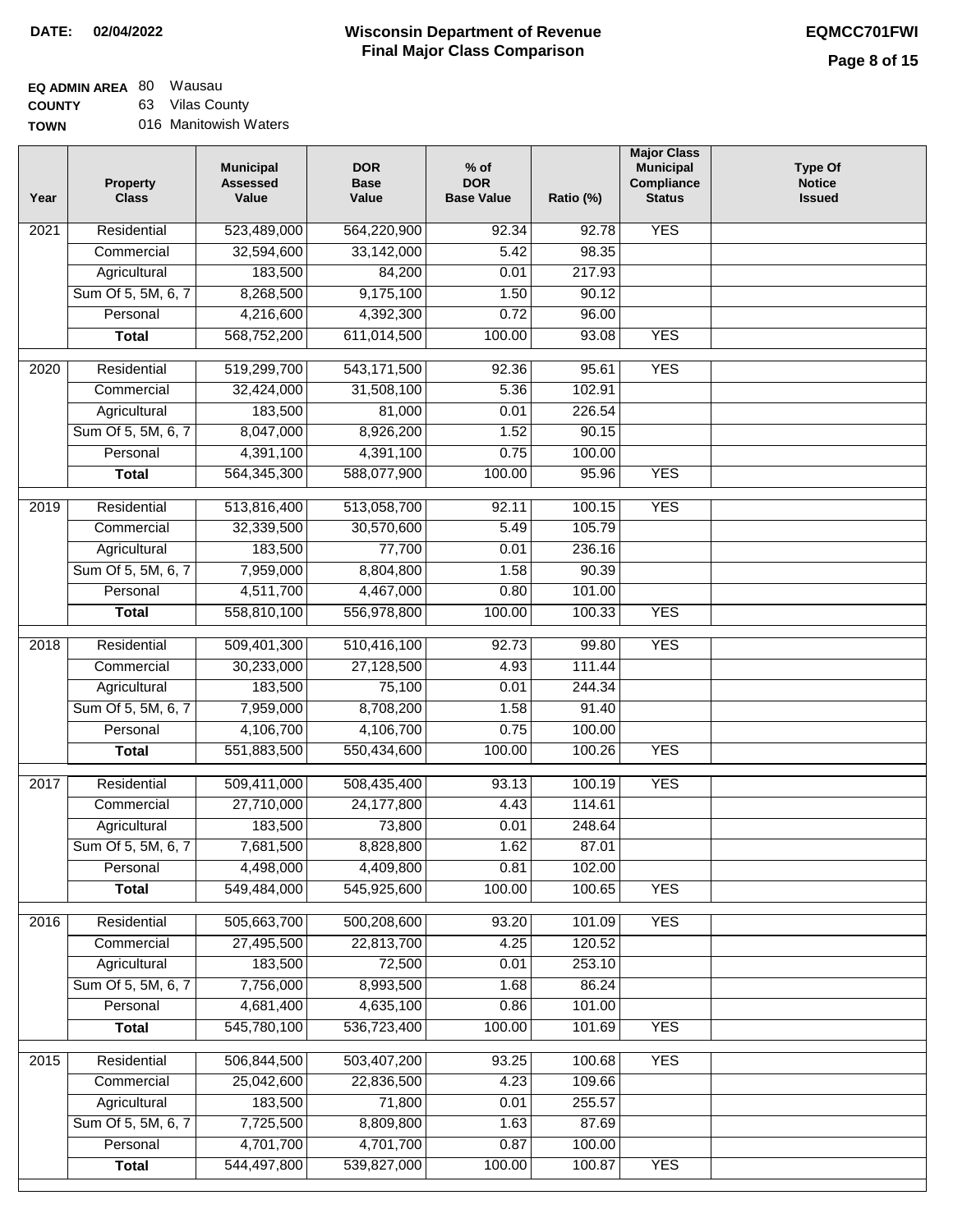| EQ ADMIN AREA 80 | Wausau          |
|------------------|-----------------|
| <b>COUNTY</b>    | 63 Vilas County |
| <b>TOWN</b>      | 018 Phelps      |

| Year              | Property<br><b>Class</b> | <b>Municipal</b><br><b>Assessed</b><br>Value | <b>DOR</b><br><b>Base</b><br>Value | $%$ of<br><b>DOR</b><br><b>Base Value</b> | Ratio (%)         | <b>Major Class</b><br><b>Municipal</b><br>Compliance<br><b>Status</b> | <b>Type Of</b><br><b>Notice</b><br><b>Issued</b> |
|-------------------|--------------------------|----------------------------------------------|------------------------------------|-------------------------------------------|-------------------|-----------------------------------------------------------------------|--------------------------------------------------|
| $\overline{202}1$ | Residential              | 385,306,100                                  | 397,077,800                        | 91.36                                     | $\frac{1}{97.04}$ | <b>YES</b>                                                            |                                                  |
|                   | Commercial               | 11,397,500                                   | 11,025,100                         | 2.54                                      | 103.38            |                                                                       |                                                  |
|                   | Agricultural             | 106,300                                      | 77,900                             | 0.02                                      | 136.46            |                                                                       |                                                  |
|                   | Sum Of 5, 5M, 6, 7       | 23,828,200                                   | 25,692,500                         | 5.91                                      | 92.74             |                                                                       |                                                  |
|                   | Personal                 | 737,100                                      | 735,000                            | 0.17                                      | 100.29            |                                                                       |                                                  |
|                   | <b>Total</b>             | 421,375,200                                  | 434,608,300                        | 100.00                                    | 96.96             | <b>YES</b>                                                            |                                                  |
|                   |                          |                                              |                                    |                                           |                   |                                                                       |                                                  |
| 2020              | Residential              | 382,635,900                                  | 381,589,900                        | 91.73                                     | 100.27            | <b>YES</b>                                                            |                                                  |
|                   | Commercial               | 11,181,800                                   | 10,393,800                         | 2.50                                      | 107.58            |                                                                       |                                                  |
|                   | Agricultural             | 97,900                                       | 74,800                             | 0.02                                      | 130.88            |                                                                       |                                                  |
|                   | Sum Of 5, 5M, 6, 7       | 23,738,300                                   | 23,183,300                         | 5.57                                      | 102.39            |                                                                       |                                                  |
|                   | Personal                 | 734,100                                      | 734,100                            | 0.18                                      | 100.00            |                                                                       |                                                  |
|                   | <b>Total</b>             | 418,388,000                                  | 415,975,900                        | 100.00                                    | 100.58            | <b>YES</b>                                                            |                                                  |
| 2019              | Residential              | 379,064,500                                  | 360,064,400                        | 91.26                                     | 105.28            | <b>YES</b>                                                            |                                                  |
|                   | Commercial               | 11,174,800                                   | 9,442,600                          | 2.39                                      | 118.34            |                                                                       |                                                  |
|                   | Agricultural             | 97,900                                       | 72,100                             | 0.02                                      | 135.78            |                                                                       |                                                  |
|                   | Sum Of 5, 5M, 6, 7       | 23,732,500                                   | 24,226,000                         | 6.14                                      | 97.96             |                                                                       |                                                  |
|                   | Personal                 | 781,700                                      | 744,500                            | 0.19                                      | 105.00            |                                                                       |                                                  |
|                   | <b>Total</b>             | 414,851,400                                  | 394,549,600                        | 100.00                                    | 105.15            | <b>YES</b>                                                            |                                                  |
| 2018              | Residential              | 379,571,900                                  | 352,345,700                        | 91.35                                     | 107.73            | <b>YES</b>                                                            |                                                  |
|                   | Commercial               | 13,228,800                                   | 11,397,100                         | 2.95                                      | 116.07            |                                                                       |                                                  |
|                   | Agricultural             | 153,000                                      | 98,800                             | 0.03                                      | 154.86            |                                                                       |                                                  |
|                   | Sum Of 5, 5M, 6, 7       | 24,371,200                                   | 21,207,300                         | 5.50                                      | 114.92            |                                                                       |                                                  |
|                   | Personal                 | 712,400                                      | 659,600                            | 0.17                                      | 108.00            |                                                                       |                                                  |
|                   | <b>Total</b>             | 418,037,300                                  | 385,708,500                        | 100.00                                    | 108.38            | <b>YES</b>                                                            |                                                  |
| 2017              | Residential              | 376,262,800                                  | 356,437,800                        | 91.70                                     | 105.56            | <b>YES</b>                                                            |                                                  |
|                   | Commercial               | 13,663,800                                   | 11,242,400                         | 2.89                                      | 121.54            |                                                                       |                                                  |
|                   | Agricultural             | 152,800                                      | 96,700                             | 0.02                                      | 158.01            |                                                                       |                                                  |
|                   | Sum Of 5, 5M, 6, 7       | 24,065,500                                   | 20,029,300                         | 5.15                                      | 120.15            |                                                                       |                                                  |
|                   | Personal                 | 962,100                                      | 907,700                            | $\overline{0.23}$                         | 105.99            |                                                                       |                                                  |
|                   | <b>Total</b>             | 415,107,000                                  | 388,713,900                        | 100.00                                    | 106.79            | <b>YES</b>                                                            |                                                  |
| 2016              | Residential              | 372,343,600                                  | 339,463,700                        | 91.11                                     | 109.69            | <b>YES</b>                                                            |                                                  |
|                   | Commercial               | 13,721,000                                   | 10,604,500                         | 2.85                                      | 129.39            |                                                                       |                                                  |
|                   | Agricultural             | 152,800                                      | 95,200                             | 0.03                                      | 160.50            |                                                                       |                                                  |
|                   | Sum Of 5, 5M, 6, 7       | 23,840,100                                   | 21,548,000                         | 5.78                                      | 110.64            |                                                                       |                                                  |
|                   | Personal                 | 928,300                                      | 859,500                            | 0.23                                      | 108.00            |                                                                       |                                                  |
|                   | <b>Total</b>             | 410,985,800                                  | 372,570,900                        | 100.00                                    | 110.31            | <b>YES</b>                                                            |                                                  |
|                   |                          |                                              |                                    |                                           |                   |                                                                       |                                                  |
| 2015              | Residential              | 369,328,900                                  | 354,223,000                        | 91.06                                     | 104.26            | <b>YES</b>                                                            |                                                  |
|                   | Commercial               | 13,747,400                                   | 10,512,900                         | 2.70                                      | 130.77            |                                                                       |                                                  |
|                   | Agricultural             | 152,800                                      | 94,000                             | 0.02                                      | 162.55            |                                                                       |                                                  |
|                   | Sum Of 5, 5M, 6, 7       | 23,821,500                                   | 23,347,400                         | 6.00                                      | 102.03            | <b>YES</b>                                                            |                                                  |
|                   | Personal                 | 885,800                                      | 843,500                            | 0.22                                      | 105.01            |                                                                       |                                                  |
|                   | <b>Total</b>             | 407,936,400                                  | 389,020,800                        | 100.00                                    | 104.86            | <b>YES</b>                                                            |                                                  |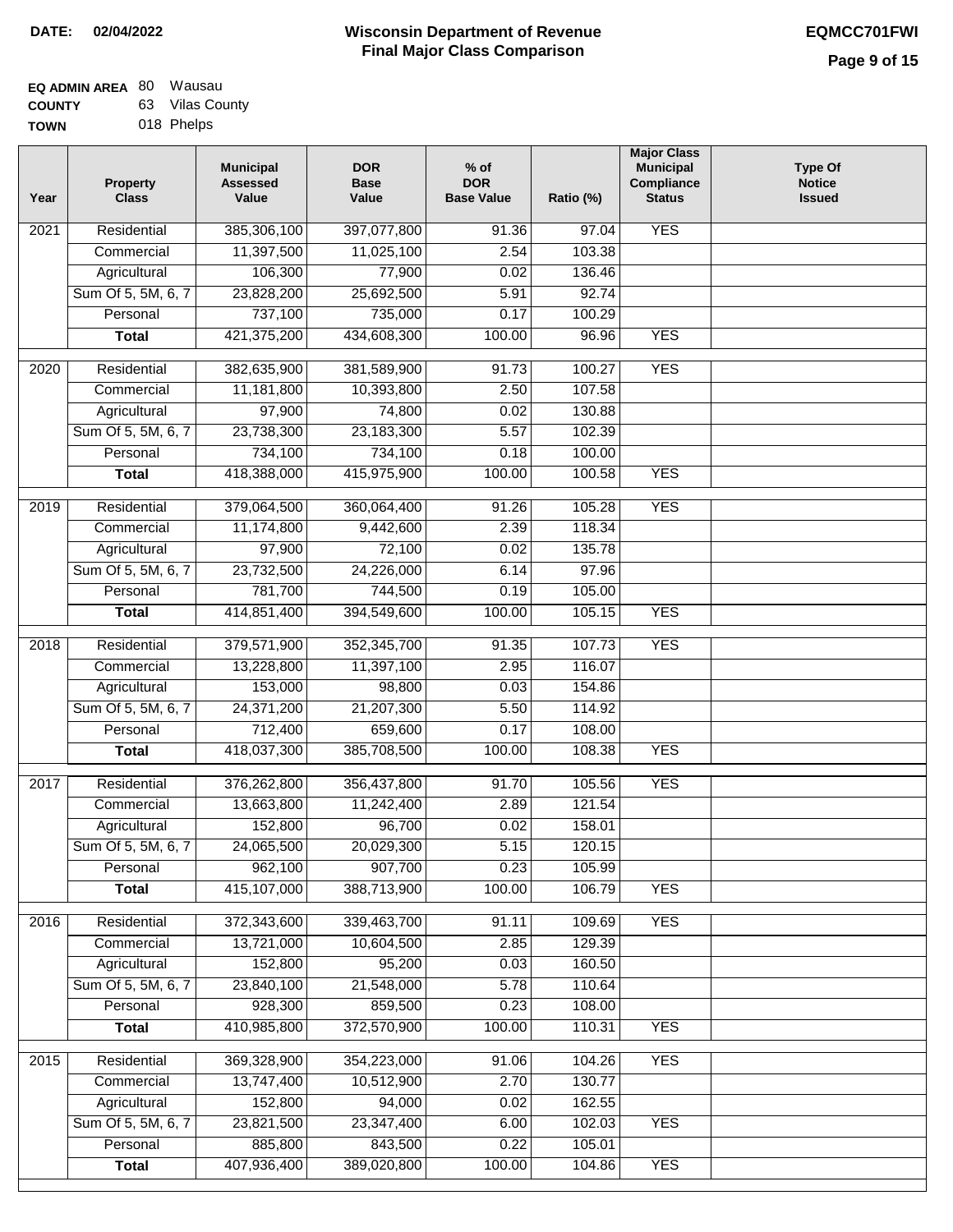| <b>EQ ADMIN AREA 80 Wausau</b> |                |
|--------------------------------|----------------|
| <b>COUNTY</b>                  | 63 Vilas Count |
| <b>TOWN</b>                    | 020 Plum Lake  |

| 63 Vilas County |
|-----------------|
| 020 Plum Lake   |

| Year              | <b>Property</b><br><b>Class</b> | <b>Municipal</b><br><b>Assessed</b><br>Value | <b>DOR</b><br><b>Base</b><br>Value | $%$ of<br><b>DOR</b><br><b>Base Value</b> | Ratio (%)      | <b>Major Class</b><br><b>Municipal</b><br>Compliance<br><b>Status</b> | <b>Type Of</b><br><b>Notice</b><br><b>Issued</b> |
|-------------------|---------------------------------|----------------------------------------------|------------------------------------|-------------------------------------------|----------------|-----------------------------------------------------------------------|--------------------------------------------------|
| $\overline{202}1$ | Residential                     | 226,775,700                                  | 264,321,400                        | 88.71                                     | 85.80          | <b>NO</b>                                                             |                                                  |
|                   | Commercial                      | 15,323,500                                   | 17,184,200                         | 5.77                                      | 89.17          |                                                                       |                                                  |
|                   | Agricultural                    | 0                                            | 0                                  | 0.00                                      | 0.00           |                                                                       |                                                  |
|                   | Sum Of 5, 5M, 6, 7              | 18,728,100                                   | 15,675,400                         | 5.26                                      | 119.47         |                                                                       |                                                  |
|                   | Personal                        | 650,376                                      | 765,100                            | 0.26                                      | 85.01          |                                                                       |                                                  |
|                   | <b>Total</b>                    | 261,477,676                                  | 297,946,100                        | 100.00                                    | 87.76          | <b>NO</b>                                                             |                                                  |
| $\overline{2020}$ | Residential                     | 225,095,550                                  | 249,848,000                        | 88.47                                     | 90.09          | <b>YES</b>                                                            |                                                  |
|                   | Commercial                      | 15,290,200                                   | 16,328,600                         | 5.78                                      | 93.64          |                                                                       |                                                  |
|                   | Agricultural                    | 0                                            | 0                                  | 0.00                                      | 0.00           |                                                                       |                                                  |
|                   | Sum Of 5, 5M, 6, 7              | 18,573,600                                   | 15,531,000                         | 5.50                                      | 119.59         |                                                                       |                                                  |
|                   | Personal                        | 681,499                                      | 717,300                            | 0.25                                      | 95.01          |                                                                       |                                                  |
|                   | <b>Total</b>                    | 259,640,849                                  | 282,424,900                        | 100.00                                    | 91.93          | <b>YES</b>                                                            |                                                  |
|                   |                                 |                                              |                                    |                                           |                |                                                                       |                                                  |
| 2019              | Residential<br>Commercial       | 225,036,850<br>15,004,900                    | 243,635,800<br>15,561,500          | 88.38<br>5.64                             | 92.37<br>96.42 | <b>YES</b>                                                            |                                                  |
|                   | Agricultural                    | 0                                            | 0                                  | 0.00                                      | 0.00           |                                                                       |                                                  |
|                   | Sum Of 5, 5M, 6, 7              | 18,317,600                                   | 15,662,800                         | 5.68                                      | 116.95         |                                                                       |                                                  |
|                   | Personal                        | 774,600                                      | 815,400                            | 0.30                                      | 95.00          |                                                                       |                                                  |
|                   | <b>Total</b>                    | 259,133,950                                  | 275,675,500                        | 100.00                                    | 94.00          | <b>YES</b>                                                            |                                                  |
|                   |                                 |                                              |                                    |                                           |                |                                                                       |                                                  |
| 2018              | Residential                     | 222,323,350                                  | 226,920,500                        | 88.32                                     | 97.97          | <b>YES</b>                                                            |                                                  |
|                   | Commercial                      | 14,970,000                                   | 14,782,500                         | 5.75                                      | 101.27         |                                                                       |                                                  |
|                   | Agricultural                    | 0                                            | 0                                  | 0.00                                      | 0.00           |                                                                       |                                                  |
|                   | Sum Of 5, 5M, 6, 7              | 18,750,600                                   | 14,808,200                         | 5.76                                      | 126.62         |                                                                       |                                                  |
|                   | Personal                        | 439,800                                      | 418,900                            | 0.16                                      | 104.99         |                                                                       |                                                  |
|                   | <b>Total</b>                    | 256,483,750                                  | 256,930,100                        | 100.00                                    | 99.83          | <b>YES</b>                                                            |                                                  |
| 2017              | Residential                     | 221,490,750                                  | 221,568,900                        | 87.50                                     | 99.96          | <b>YES</b>                                                            |                                                  |
|                   | Commercial                      | 14,961,500                                   | 14,070,800                         | 5.56                                      | 106.33         |                                                                       |                                                  |
|                   | Agricultural                    | $\Omega$                                     | $\Omega$                           | 0.00                                      | 0.00           |                                                                       |                                                  |
|                   | Sum Of 5, 5M, 6, 7              | 21,009,200                                   | 16,795,100                         | 6.63                                      | 125.09         |                                                                       |                                                  |
|                   | Personal                        | 778,200                                      | 778,200                            | 0.31                                      | 100.00         |                                                                       |                                                  |
|                   | <b>Total</b>                    | 258,239,650                                  | 253,213,000                        | 100.00                                    | 101.99         | <b>YES</b>                                                            |                                                  |
| 2016              | Residential                     | 220,618,850                                  | 221,885,800                        | 87.08                                     | 99.43          | <b>YES</b>                                                            |                                                  |
|                   | Commercial                      | 15,020,100                                   | 13,263,100                         | 5.20                                      | 113.25         |                                                                       |                                                  |
|                   | Agricultural                    | 0                                            | 0                                  | 0.00                                      | 0.00           |                                                                       |                                                  |
|                   | Sum Of 5, 5M, 6, 7              | 20,633,700                                   | 18,857,400                         | 7.40                                      | 109.42         |                                                                       |                                                  |
|                   | Personal                        | 852,600                                      | 812,000                            | 0.32                                      | 105.00         |                                                                       |                                                  |
|                   | <b>Total</b>                    | 257, 125, 250                                | 254,818,300                        | 100.00                                    | 100.91         | <b>YES</b>                                                            |                                                  |
|                   |                                 |                                              |                                    |                                           |                |                                                                       |                                                  |
| 2015              | Residential                     | 219,780,650                                  | 223,361,200                        | 86.52                                     | 98.40          | <b>YES</b>                                                            |                                                  |
|                   | Commercial                      | 15,003,800                                   | 12,875,700                         | 4.99                                      | 116.53         |                                                                       |                                                  |
|                   | Agricultural                    | 0                                            | 0                                  | 0.00                                      | 0.00           |                                                                       |                                                  |
|                   | Sum Of 5, 5M, 6, 7<br>Personal  | 21,359,800                                   | 21,124,200<br>796,000              | 8.18<br>0.31                              | 101.12         | <b>YES</b>                                                            |                                                  |
|                   | <b>Total</b>                    | 756,200<br>256,900,450                       | 258, 157, 100                      | 100.00                                    | 95.00<br>99.51 | <b>YES</b>                                                            |                                                  |
|                   |                                 |                                              |                                    |                                           |                |                                                                       |                                                  |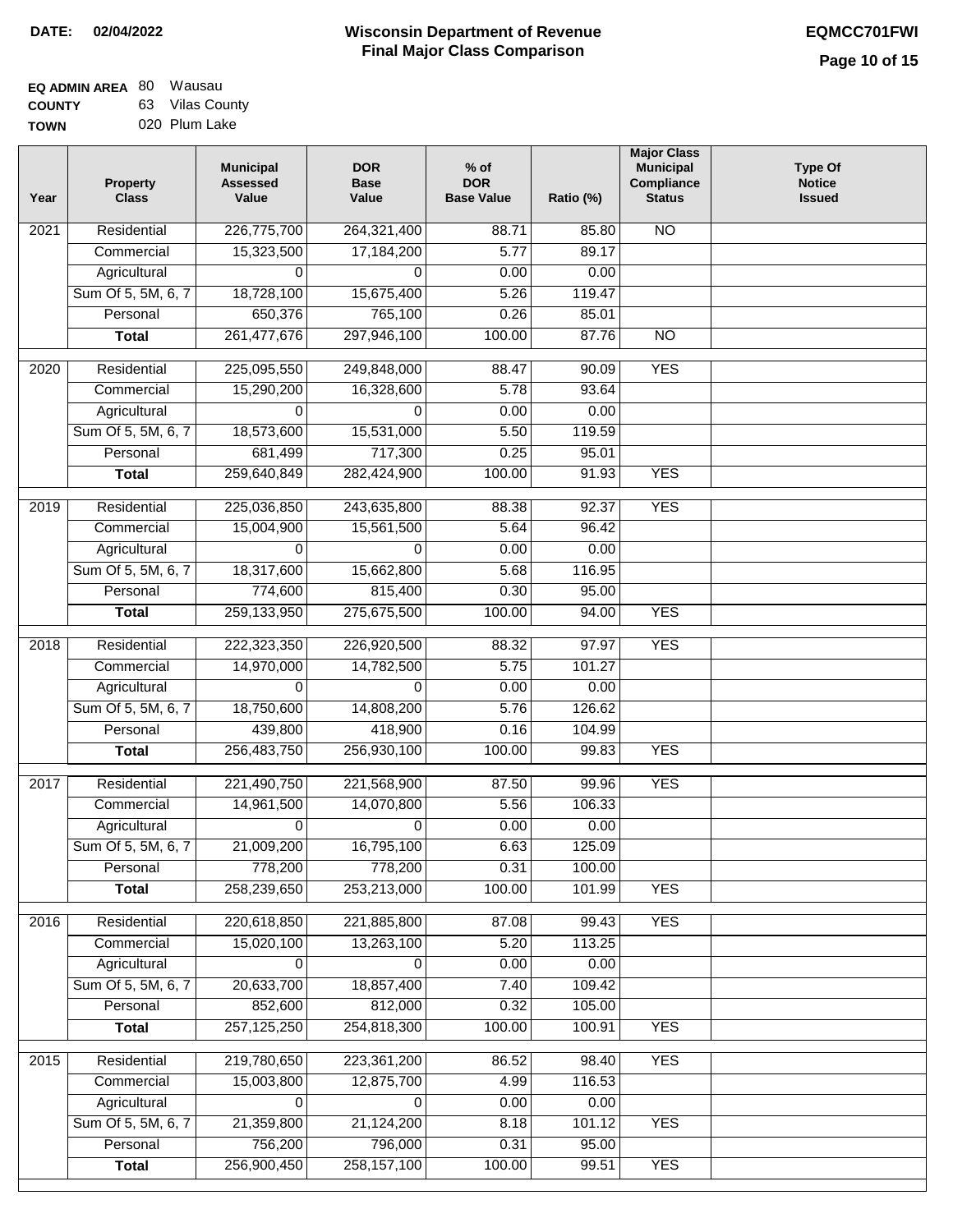| <b>EQ ADMIN AREA 80 Wausau</b> |                  |
|--------------------------------|------------------|
| <b>COUNTY</b>                  | 63 Vilas County  |
| <b>TOWN</b>                    | 022 Presque Isle |

| <b>YES</b><br>574,911,900<br>Residential<br>586,164,200<br>2021<br>96.66<br>98.08<br>1.38<br>91.84<br>Commercial<br>7,678,500<br>8,361,000<br>Agricultural<br>0.00<br>0.00<br>0<br>$\Omega$<br>Sum Of 5, 5M, 6, 7<br>8,615,800<br>11,285,900<br>1.86<br>76.34<br>657,100<br>637,900<br>0.11<br>103.01<br>Personal<br>591,863,300<br>606,449,000<br>97.59<br><b>Total</b><br>100.00<br><b>YES</b><br><b>YES</b><br>$\overline{2020}$<br>Residential<br>572,602,500<br>556,945,800<br>96.73<br>102.81<br>8,266,000<br>8,039,400<br>102.82<br>Commercial<br>1.40<br>0.00<br>0.00<br>Agricultural<br>0<br>$\Omega$<br>Sum Of 5, 5M, 6, 7<br>8,569,300<br>10,058,300<br>1.75<br>85.20<br>751,100<br>Personal<br>743,600<br>0.13<br>99.00<br>590, 181, 400<br><b>YES</b><br>575,794,600<br>100.00<br>102.50<br><b>Total</b><br>570,105,700<br><b>YES</b><br>Residential<br>575,867,200<br>96.78<br>99.00<br>2019<br>8,039,400<br>1.35<br>104.75<br>Commercial<br>8,421,000<br>0.00<br>Agricultural<br>$\Omega$<br>0.00<br>$\Omega$<br>Sum Of 5, 5M, 6, 7<br>8,569,300<br>10,339,300<br>1.74<br>82.88<br>Personal<br>750,900<br>750,900<br>0.13<br>100.00<br>587,846,900<br>100.00<br><b>YES</b><br>594,996,800<br>98.80<br><b>Total</b><br>Residential<br>568,131,600<br>584,890,300<br>97.13<br><b>YES</b><br>2018<br>96.67<br>Commercial<br>8,458,500<br>7,591,400<br>1.25<br>111.42<br>Agricultural<br>0.00<br>0.00<br>$\Omega$<br>0<br>Sum Of 5, 5M, 6, 7<br>10,597,500<br>11,763,300<br>90.09<br>1.94<br>Personal<br>781,000<br>781,000<br>0.13<br>100.00<br>587,968,600<br>605,026,000<br>100.00<br>97.18<br><b>YES</b><br><b>Total</b><br>Residential<br>638,649,300<br>571,407,000<br>111.77<br>$\overline{NO}$<br>2017<br>96.76<br>Commercial<br>9,385,500<br>1.22<br>129.82<br>7,229,900<br>0.00<br>0.00<br>Agricultural<br>0<br>0<br>98.31<br>Sum Of 5, 5M, 6, 7<br>10,996,000<br>11,185,300<br>1.89<br>738,500<br>738,500<br>Personal<br>0.13<br>100.00<br>659,769,300<br>590,560,700<br>100.00<br>111.72<br>2nd Notice of Non-Compliance<br><b>Total</b><br><b>NO</b><br>640,321,200<br>Residential<br>547,400,200<br>$\overline{NO}$<br>2016<br>96.83<br>116.97<br>Commercial<br>9,439,000<br>6,820,700<br>138.39<br>1.21<br>Agricultural<br>0<br>0<br>0.00<br>0.00<br>Sum Of 5, 5M, 6, 7<br>10,876,500<br>10,520,700<br>1.86<br>103.38<br>727,600<br>606,300<br>120.01<br>Personal<br>0.11<br>661,364,300<br>565,347,900<br>100.00<br>116.98<br>$\overline{NO}$<br>1st Notice of Non-Compliance<br><b>Total</b><br>Residential<br>642,977,000<br>535,813,200<br>96.90<br>120.00<br>$\overline{NO}$<br>2015<br>Commercial<br>9,773,000<br>6,608,700<br>1.20<br>147.88<br>Agricultural<br>0.00<br>0.00<br>0<br>0<br>Sum Of 5, 5M, 6, 7<br>11,134,500<br>9,889,300<br>112.59<br>1.79<br>794,300<br>Personal<br>661,900<br>0.12<br>120.00 | Year | Property<br><b>Class</b> | <b>Municipal</b><br><b>Assessed</b><br>Value | <b>DOR</b><br><b>Base</b><br>Value | $%$ of<br><b>DOR</b><br><b>Base Value</b> | Ratio (%) | <b>Major Class</b><br><b>Municipal</b><br>Compliance<br><b>Status</b> | <b>Type Of</b><br><b>Notice</b><br><b>Issued</b> |
|------------------------------------------------------------------------------------------------------------------------------------------------------------------------------------------------------------------------------------------------------------------------------------------------------------------------------------------------------------------------------------------------------------------------------------------------------------------------------------------------------------------------------------------------------------------------------------------------------------------------------------------------------------------------------------------------------------------------------------------------------------------------------------------------------------------------------------------------------------------------------------------------------------------------------------------------------------------------------------------------------------------------------------------------------------------------------------------------------------------------------------------------------------------------------------------------------------------------------------------------------------------------------------------------------------------------------------------------------------------------------------------------------------------------------------------------------------------------------------------------------------------------------------------------------------------------------------------------------------------------------------------------------------------------------------------------------------------------------------------------------------------------------------------------------------------------------------------------------------------------------------------------------------------------------------------------------------------------------------------------------------------------------------------------------------------------------------------------------------------------------------------------------------------------------------------------------------------------------------------------------------------------------------------------------------------------------------------------------------------------------------------------------------------------------------------------------------------------------------------------------------------------------------------------------------------------------------------------------------------------------------------------------------------------------------------------------------------------------------------------------------------------------------------------------------------------------------------------|------|--------------------------|----------------------------------------------|------------------------------------|-------------------------------------------|-----------|-----------------------------------------------------------------------|--------------------------------------------------|
|                                                                                                                                                                                                                                                                                                                                                                                                                                                                                                                                                                                                                                                                                                                                                                                                                                                                                                                                                                                                                                                                                                                                                                                                                                                                                                                                                                                                                                                                                                                                                                                                                                                                                                                                                                                                                                                                                                                                                                                                                                                                                                                                                                                                                                                                                                                                                                                                                                                                                                                                                                                                                                                                                                                                                                                                                                                |      |                          |                                              |                                    |                                           |           |                                                                       |                                                  |
|                                                                                                                                                                                                                                                                                                                                                                                                                                                                                                                                                                                                                                                                                                                                                                                                                                                                                                                                                                                                                                                                                                                                                                                                                                                                                                                                                                                                                                                                                                                                                                                                                                                                                                                                                                                                                                                                                                                                                                                                                                                                                                                                                                                                                                                                                                                                                                                                                                                                                                                                                                                                                                                                                                                                                                                                                                                |      |                          |                                              |                                    |                                           |           |                                                                       |                                                  |
|                                                                                                                                                                                                                                                                                                                                                                                                                                                                                                                                                                                                                                                                                                                                                                                                                                                                                                                                                                                                                                                                                                                                                                                                                                                                                                                                                                                                                                                                                                                                                                                                                                                                                                                                                                                                                                                                                                                                                                                                                                                                                                                                                                                                                                                                                                                                                                                                                                                                                                                                                                                                                                                                                                                                                                                                                                                |      |                          |                                              |                                    |                                           |           |                                                                       |                                                  |
|                                                                                                                                                                                                                                                                                                                                                                                                                                                                                                                                                                                                                                                                                                                                                                                                                                                                                                                                                                                                                                                                                                                                                                                                                                                                                                                                                                                                                                                                                                                                                                                                                                                                                                                                                                                                                                                                                                                                                                                                                                                                                                                                                                                                                                                                                                                                                                                                                                                                                                                                                                                                                                                                                                                                                                                                                                                |      |                          |                                              |                                    |                                           |           |                                                                       |                                                  |
|                                                                                                                                                                                                                                                                                                                                                                                                                                                                                                                                                                                                                                                                                                                                                                                                                                                                                                                                                                                                                                                                                                                                                                                                                                                                                                                                                                                                                                                                                                                                                                                                                                                                                                                                                                                                                                                                                                                                                                                                                                                                                                                                                                                                                                                                                                                                                                                                                                                                                                                                                                                                                                                                                                                                                                                                                                                |      |                          |                                              |                                    |                                           |           |                                                                       |                                                  |
|                                                                                                                                                                                                                                                                                                                                                                                                                                                                                                                                                                                                                                                                                                                                                                                                                                                                                                                                                                                                                                                                                                                                                                                                                                                                                                                                                                                                                                                                                                                                                                                                                                                                                                                                                                                                                                                                                                                                                                                                                                                                                                                                                                                                                                                                                                                                                                                                                                                                                                                                                                                                                                                                                                                                                                                                                                                |      |                          |                                              |                                    |                                           |           |                                                                       |                                                  |
|                                                                                                                                                                                                                                                                                                                                                                                                                                                                                                                                                                                                                                                                                                                                                                                                                                                                                                                                                                                                                                                                                                                                                                                                                                                                                                                                                                                                                                                                                                                                                                                                                                                                                                                                                                                                                                                                                                                                                                                                                                                                                                                                                                                                                                                                                                                                                                                                                                                                                                                                                                                                                                                                                                                                                                                                                                                |      |                          |                                              |                                    |                                           |           |                                                                       |                                                  |
|                                                                                                                                                                                                                                                                                                                                                                                                                                                                                                                                                                                                                                                                                                                                                                                                                                                                                                                                                                                                                                                                                                                                                                                                                                                                                                                                                                                                                                                                                                                                                                                                                                                                                                                                                                                                                                                                                                                                                                                                                                                                                                                                                                                                                                                                                                                                                                                                                                                                                                                                                                                                                                                                                                                                                                                                                                                |      |                          |                                              |                                    |                                           |           |                                                                       |                                                  |
|                                                                                                                                                                                                                                                                                                                                                                                                                                                                                                                                                                                                                                                                                                                                                                                                                                                                                                                                                                                                                                                                                                                                                                                                                                                                                                                                                                                                                                                                                                                                                                                                                                                                                                                                                                                                                                                                                                                                                                                                                                                                                                                                                                                                                                                                                                                                                                                                                                                                                                                                                                                                                                                                                                                                                                                                                                                |      |                          |                                              |                                    |                                           |           |                                                                       |                                                  |
|                                                                                                                                                                                                                                                                                                                                                                                                                                                                                                                                                                                                                                                                                                                                                                                                                                                                                                                                                                                                                                                                                                                                                                                                                                                                                                                                                                                                                                                                                                                                                                                                                                                                                                                                                                                                                                                                                                                                                                                                                                                                                                                                                                                                                                                                                                                                                                                                                                                                                                                                                                                                                                                                                                                                                                                                                                                |      |                          |                                              |                                    |                                           |           |                                                                       |                                                  |
|                                                                                                                                                                                                                                                                                                                                                                                                                                                                                                                                                                                                                                                                                                                                                                                                                                                                                                                                                                                                                                                                                                                                                                                                                                                                                                                                                                                                                                                                                                                                                                                                                                                                                                                                                                                                                                                                                                                                                                                                                                                                                                                                                                                                                                                                                                                                                                                                                                                                                                                                                                                                                                                                                                                                                                                                                                                |      |                          |                                              |                                    |                                           |           |                                                                       |                                                  |
|                                                                                                                                                                                                                                                                                                                                                                                                                                                                                                                                                                                                                                                                                                                                                                                                                                                                                                                                                                                                                                                                                                                                                                                                                                                                                                                                                                                                                                                                                                                                                                                                                                                                                                                                                                                                                                                                                                                                                                                                                                                                                                                                                                                                                                                                                                                                                                                                                                                                                                                                                                                                                                                                                                                                                                                                                                                |      |                          |                                              |                                    |                                           |           |                                                                       |                                                  |
|                                                                                                                                                                                                                                                                                                                                                                                                                                                                                                                                                                                                                                                                                                                                                                                                                                                                                                                                                                                                                                                                                                                                                                                                                                                                                                                                                                                                                                                                                                                                                                                                                                                                                                                                                                                                                                                                                                                                                                                                                                                                                                                                                                                                                                                                                                                                                                                                                                                                                                                                                                                                                                                                                                                                                                                                                                                |      |                          |                                              |                                    |                                           |           |                                                                       |                                                  |
|                                                                                                                                                                                                                                                                                                                                                                                                                                                                                                                                                                                                                                                                                                                                                                                                                                                                                                                                                                                                                                                                                                                                                                                                                                                                                                                                                                                                                                                                                                                                                                                                                                                                                                                                                                                                                                                                                                                                                                                                                                                                                                                                                                                                                                                                                                                                                                                                                                                                                                                                                                                                                                                                                                                                                                                                                                                |      |                          |                                              |                                    |                                           |           |                                                                       |                                                  |
|                                                                                                                                                                                                                                                                                                                                                                                                                                                                                                                                                                                                                                                                                                                                                                                                                                                                                                                                                                                                                                                                                                                                                                                                                                                                                                                                                                                                                                                                                                                                                                                                                                                                                                                                                                                                                                                                                                                                                                                                                                                                                                                                                                                                                                                                                                                                                                                                                                                                                                                                                                                                                                                                                                                                                                                                                                                |      |                          |                                              |                                    |                                           |           |                                                                       |                                                  |
|                                                                                                                                                                                                                                                                                                                                                                                                                                                                                                                                                                                                                                                                                                                                                                                                                                                                                                                                                                                                                                                                                                                                                                                                                                                                                                                                                                                                                                                                                                                                                                                                                                                                                                                                                                                                                                                                                                                                                                                                                                                                                                                                                                                                                                                                                                                                                                                                                                                                                                                                                                                                                                                                                                                                                                                                                                                |      |                          |                                              |                                    |                                           |           |                                                                       |                                                  |
|                                                                                                                                                                                                                                                                                                                                                                                                                                                                                                                                                                                                                                                                                                                                                                                                                                                                                                                                                                                                                                                                                                                                                                                                                                                                                                                                                                                                                                                                                                                                                                                                                                                                                                                                                                                                                                                                                                                                                                                                                                                                                                                                                                                                                                                                                                                                                                                                                                                                                                                                                                                                                                                                                                                                                                                                                                                |      |                          |                                              |                                    |                                           |           |                                                                       |                                                  |
|                                                                                                                                                                                                                                                                                                                                                                                                                                                                                                                                                                                                                                                                                                                                                                                                                                                                                                                                                                                                                                                                                                                                                                                                                                                                                                                                                                                                                                                                                                                                                                                                                                                                                                                                                                                                                                                                                                                                                                                                                                                                                                                                                                                                                                                                                                                                                                                                                                                                                                                                                                                                                                                                                                                                                                                                                                                |      |                          |                                              |                                    |                                           |           |                                                                       |                                                  |
|                                                                                                                                                                                                                                                                                                                                                                                                                                                                                                                                                                                                                                                                                                                                                                                                                                                                                                                                                                                                                                                                                                                                                                                                                                                                                                                                                                                                                                                                                                                                                                                                                                                                                                                                                                                                                                                                                                                                                                                                                                                                                                                                                                                                                                                                                                                                                                                                                                                                                                                                                                                                                                                                                                                                                                                                                                                |      |                          |                                              |                                    |                                           |           |                                                                       |                                                  |
|                                                                                                                                                                                                                                                                                                                                                                                                                                                                                                                                                                                                                                                                                                                                                                                                                                                                                                                                                                                                                                                                                                                                                                                                                                                                                                                                                                                                                                                                                                                                                                                                                                                                                                                                                                                                                                                                                                                                                                                                                                                                                                                                                                                                                                                                                                                                                                                                                                                                                                                                                                                                                                                                                                                                                                                                                                                |      |                          |                                              |                                    |                                           |           |                                                                       |                                                  |
|                                                                                                                                                                                                                                                                                                                                                                                                                                                                                                                                                                                                                                                                                                                                                                                                                                                                                                                                                                                                                                                                                                                                                                                                                                                                                                                                                                                                                                                                                                                                                                                                                                                                                                                                                                                                                                                                                                                                                                                                                                                                                                                                                                                                                                                                                                                                                                                                                                                                                                                                                                                                                                                                                                                                                                                                                                                |      |                          |                                              |                                    |                                           |           |                                                                       |                                                  |
|                                                                                                                                                                                                                                                                                                                                                                                                                                                                                                                                                                                                                                                                                                                                                                                                                                                                                                                                                                                                                                                                                                                                                                                                                                                                                                                                                                                                                                                                                                                                                                                                                                                                                                                                                                                                                                                                                                                                                                                                                                                                                                                                                                                                                                                                                                                                                                                                                                                                                                                                                                                                                                                                                                                                                                                                                                                |      |                          |                                              |                                    |                                           |           |                                                                       |                                                  |
|                                                                                                                                                                                                                                                                                                                                                                                                                                                                                                                                                                                                                                                                                                                                                                                                                                                                                                                                                                                                                                                                                                                                                                                                                                                                                                                                                                                                                                                                                                                                                                                                                                                                                                                                                                                                                                                                                                                                                                                                                                                                                                                                                                                                                                                                                                                                                                                                                                                                                                                                                                                                                                                                                                                                                                                                                                                |      |                          |                                              |                                    |                                           |           |                                                                       |                                                  |
|                                                                                                                                                                                                                                                                                                                                                                                                                                                                                                                                                                                                                                                                                                                                                                                                                                                                                                                                                                                                                                                                                                                                                                                                                                                                                                                                                                                                                                                                                                                                                                                                                                                                                                                                                                                                                                                                                                                                                                                                                                                                                                                                                                                                                                                                                                                                                                                                                                                                                                                                                                                                                                                                                                                                                                                                                                                |      |                          |                                              |                                    |                                           |           |                                                                       |                                                  |
|                                                                                                                                                                                                                                                                                                                                                                                                                                                                                                                                                                                                                                                                                                                                                                                                                                                                                                                                                                                                                                                                                                                                                                                                                                                                                                                                                                                                                                                                                                                                                                                                                                                                                                                                                                                                                                                                                                                                                                                                                                                                                                                                                                                                                                                                                                                                                                                                                                                                                                                                                                                                                                                                                                                                                                                                                                                |      |                          |                                              |                                    |                                           |           |                                                                       |                                                  |
|                                                                                                                                                                                                                                                                                                                                                                                                                                                                                                                                                                                                                                                                                                                                                                                                                                                                                                                                                                                                                                                                                                                                                                                                                                                                                                                                                                                                                                                                                                                                                                                                                                                                                                                                                                                                                                                                                                                                                                                                                                                                                                                                                                                                                                                                                                                                                                                                                                                                                                                                                                                                                                                                                                                                                                                                                                                |      |                          |                                              |                                    |                                           |           |                                                                       |                                                  |
|                                                                                                                                                                                                                                                                                                                                                                                                                                                                                                                                                                                                                                                                                                                                                                                                                                                                                                                                                                                                                                                                                                                                                                                                                                                                                                                                                                                                                                                                                                                                                                                                                                                                                                                                                                                                                                                                                                                                                                                                                                                                                                                                                                                                                                                                                                                                                                                                                                                                                                                                                                                                                                                                                                                                                                                                                                                |      |                          |                                              |                                    |                                           |           |                                                                       |                                                  |
|                                                                                                                                                                                                                                                                                                                                                                                                                                                                                                                                                                                                                                                                                                                                                                                                                                                                                                                                                                                                                                                                                                                                                                                                                                                                                                                                                                                                                                                                                                                                                                                                                                                                                                                                                                                                                                                                                                                                                                                                                                                                                                                                                                                                                                                                                                                                                                                                                                                                                                                                                                                                                                                                                                                                                                                                                                                |      |                          |                                              |                                    |                                           |           |                                                                       |                                                  |
|                                                                                                                                                                                                                                                                                                                                                                                                                                                                                                                                                                                                                                                                                                                                                                                                                                                                                                                                                                                                                                                                                                                                                                                                                                                                                                                                                                                                                                                                                                                                                                                                                                                                                                                                                                                                                                                                                                                                                                                                                                                                                                                                                                                                                                                                                                                                                                                                                                                                                                                                                                                                                                                                                                                                                                                                                                                |      |                          |                                              |                                    |                                           |           |                                                                       |                                                  |
|                                                                                                                                                                                                                                                                                                                                                                                                                                                                                                                                                                                                                                                                                                                                                                                                                                                                                                                                                                                                                                                                                                                                                                                                                                                                                                                                                                                                                                                                                                                                                                                                                                                                                                                                                                                                                                                                                                                                                                                                                                                                                                                                                                                                                                                                                                                                                                                                                                                                                                                                                                                                                                                                                                                                                                                                                                                |      |                          |                                              |                                    |                                           |           |                                                                       |                                                  |
|                                                                                                                                                                                                                                                                                                                                                                                                                                                                                                                                                                                                                                                                                                                                                                                                                                                                                                                                                                                                                                                                                                                                                                                                                                                                                                                                                                                                                                                                                                                                                                                                                                                                                                                                                                                                                                                                                                                                                                                                                                                                                                                                                                                                                                                                                                                                                                                                                                                                                                                                                                                                                                                                                                                                                                                                                                                |      |                          |                                              |                                    |                                           |           |                                                                       |                                                  |
|                                                                                                                                                                                                                                                                                                                                                                                                                                                                                                                                                                                                                                                                                                                                                                                                                                                                                                                                                                                                                                                                                                                                                                                                                                                                                                                                                                                                                                                                                                                                                                                                                                                                                                                                                                                                                                                                                                                                                                                                                                                                                                                                                                                                                                                                                                                                                                                                                                                                                                                                                                                                                                                                                                                                                                                                                                                |      |                          |                                              |                                    |                                           |           |                                                                       |                                                  |
|                                                                                                                                                                                                                                                                                                                                                                                                                                                                                                                                                                                                                                                                                                                                                                                                                                                                                                                                                                                                                                                                                                                                                                                                                                                                                                                                                                                                                                                                                                                                                                                                                                                                                                                                                                                                                                                                                                                                                                                                                                                                                                                                                                                                                                                                                                                                                                                                                                                                                                                                                                                                                                                                                                                                                                                                                                                |      |                          |                                              |                                    |                                           |           |                                                                       |                                                  |
|                                                                                                                                                                                                                                                                                                                                                                                                                                                                                                                                                                                                                                                                                                                                                                                                                                                                                                                                                                                                                                                                                                                                                                                                                                                                                                                                                                                                                                                                                                                                                                                                                                                                                                                                                                                                                                                                                                                                                                                                                                                                                                                                                                                                                                                                                                                                                                                                                                                                                                                                                                                                                                                                                                                                                                                                                                                |      |                          |                                              |                                    |                                           |           |                                                                       |                                                  |
|                                                                                                                                                                                                                                                                                                                                                                                                                                                                                                                                                                                                                                                                                                                                                                                                                                                                                                                                                                                                                                                                                                                                                                                                                                                                                                                                                                                                                                                                                                                                                                                                                                                                                                                                                                                                                                                                                                                                                                                                                                                                                                                                                                                                                                                                                                                                                                                                                                                                                                                                                                                                                                                                                                                                                                                                                                                |      |                          |                                              |                                    |                                           |           |                                                                       |                                                  |
|                                                                                                                                                                                                                                                                                                                                                                                                                                                                                                                                                                                                                                                                                                                                                                                                                                                                                                                                                                                                                                                                                                                                                                                                                                                                                                                                                                                                                                                                                                                                                                                                                                                                                                                                                                                                                                                                                                                                                                                                                                                                                                                                                                                                                                                                                                                                                                                                                                                                                                                                                                                                                                                                                                                                                                                                                                                |      |                          |                                              |                                    |                                           |           |                                                                       |                                                  |
|                                                                                                                                                                                                                                                                                                                                                                                                                                                                                                                                                                                                                                                                                                                                                                                                                                                                                                                                                                                                                                                                                                                                                                                                                                                                                                                                                                                                                                                                                                                                                                                                                                                                                                                                                                                                                                                                                                                                                                                                                                                                                                                                                                                                                                                                                                                                                                                                                                                                                                                                                                                                                                                                                                                                                                                                                                                |      |                          |                                              |                                    |                                           |           |                                                                       |                                                  |
|                                                                                                                                                                                                                                                                                                                                                                                                                                                                                                                                                                                                                                                                                                                                                                                                                                                                                                                                                                                                                                                                                                                                                                                                                                                                                                                                                                                                                                                                                                                                                                                                                                                                                                                                                                                                                                                                                                                                                                                                                                                                                                                                                                                                                                                                                                                                                                                                                                                                                                                                                                                                                                                                                                                                                                                                                                                |      |                          |                                              |                                    |                                           |           |                                                                       |                                                  |
|                                                                                                                                                                                                                                                                                                                                                                                                                                                                                                                                                                                                                                                                                                                                                                                                                                                                                                                                                                                                                                                                                                                                                                                                                                                                                                                                                                                                                                                                                                                                                                                                                                                                                                                                                                                                                                                                                                                                                                                                                                                                                                                                                                                                                                                                                                                                                                                                                                                                                                                                                                                                                                                                                                                                                                                                                                                |      |                          |                                              |                                    |                                           |           |                                                                       |                                                  |
|                                                                                                                                                                                                                                                                                                                                                                                                                                                                                                                                                                                                                                                                                                                                                                                                                                                                                                                                                                                                                                                                                                                                                                                                                                                                                                                                                                                                                                                                                                                                                                                                                                                                                                                                                                                                                                                                                                                                                                                                                                                                                                                                                                                                                                                                                                                                                                                                                                                                                                                                                                                                                                                                                                                                                                                                                                                |      |                          |                                              |                                    |                                           |           |                                                                       |                                                  |
|                                                                                                                                                                                                                                                                                                                                                                                                                                                                                                                                                                                                                                                                                                                                                                                                                                                                                                                                                                                                                                                                                                                                                                                                                                                                                                                                                                                                                                                                                                                                                                                                                                                                                                                                                                                                                                                                                                                                                                                                                                                                                                                                                                                                                                                                                                                                                                                                                                                                                                                                                                                                                                                                                                                                                                                                                                                |      |                          |                                              |                                    |                                           |           |                                                                       |                                                  |
| 664,678,800<br>552,973,100<br>120.20<br><b>Total</b><br>100.00<br>NO                                                                                                                                                                                                                                                                                                                                                                                                                                                                                                                                                                                                                                                                                                                                                                                                                                                                                                                                                                                                                                                                                                                                                                                                                                                                                                                                                                                                                                                                                                                                                                                                                                                                                                                                                                                                                                                                                                                                                                                                                                                                                                                                                                                                                                                                                                                                                                                                                                                                                                                                                                                                                                                                                                                                                                           |      |                          |                                              |                                    |                                           |           |                                                                       |                                                  |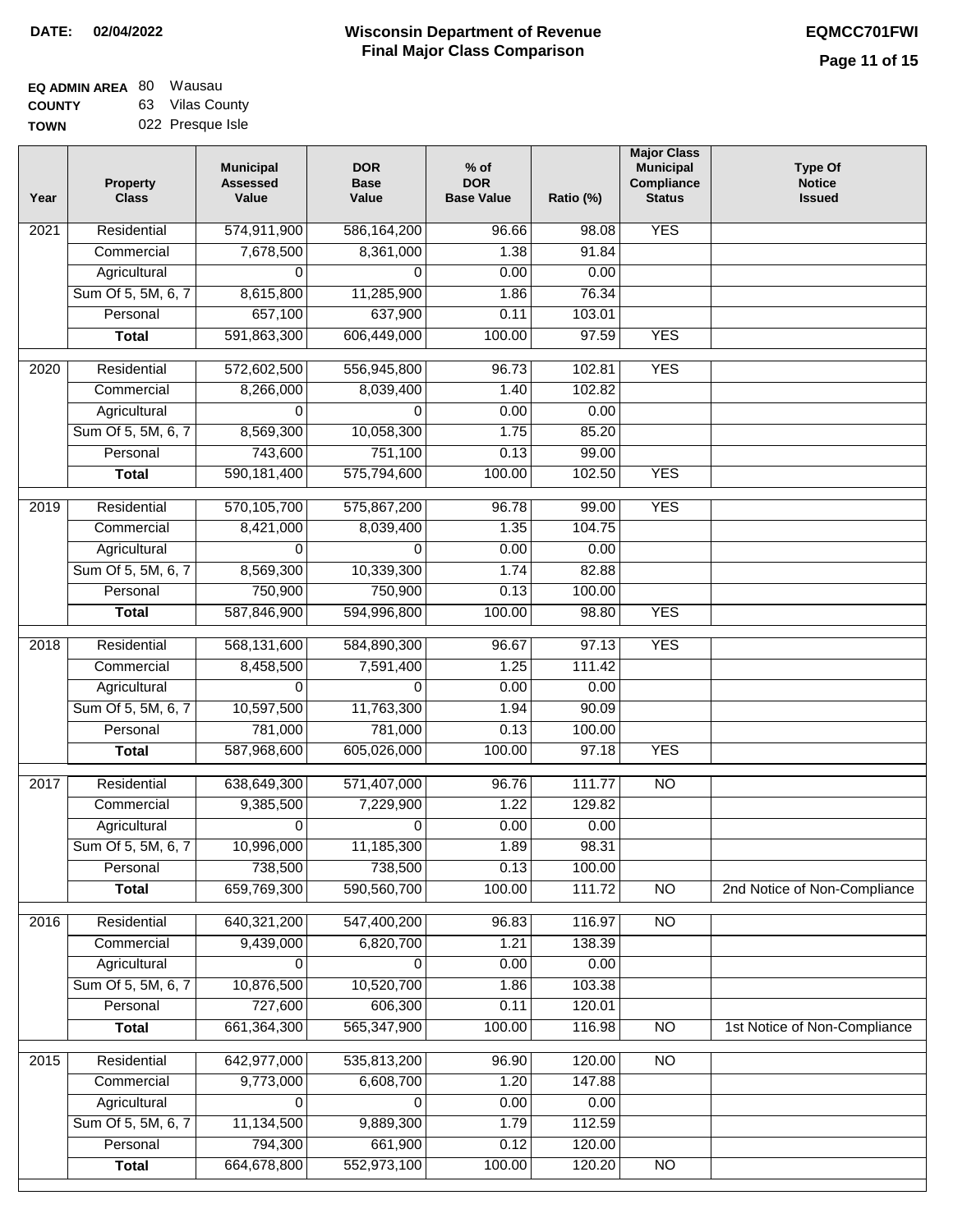| <b>EQ ADMIN AREA 80 Wausau</b> |                   |
|--------------------------------|-------------------|
| <b>COUNTY</b>                  | 63 Vilas County   |
| <b>TOWN</b>                    | 024 Saint Germain |

| Year | <b>Property</b><br><b>Class</b> | <b>Municipal</b><br><b>Assessed</b><br>Value | <b>DOR</b><br><b>Base</b><br>Value | $%$ of<br><b>DOR</b><br><b>Base Value</b> | Ratio (%) | <b>Major Class</b><br><b>Municipal</b><br>Compliance<br><b>Status</b> | <b>Type Of</b><br><b>Notice</b><br><b>Issued</b> |
|------|---------------------------------|----------------------------------------------|------------------------------------|-------------------------------------------|-----------|-----------------------------------------------------------------------|--------------------------------------------------|
| 2021 | Residential                     | 650,738,300                                  | 691, 545, 400                      | 92.94                                     | 94.10     | <b>YES</b>                                                            |                                                  |
|      | Commercial                      | 40,514,000                                   | 43,939,000                         | 5.91                                      | 92.21     |                                                                       |                                                  |
|      | Agricultural                    | 0                                            | 0                                  | 0.00                                      | 0.00      |                                                                       |                                                  |
|      | Sum Of 5, 5M, 6, 7              | 3,847,400                                    | 3,684,600                          | 0.50                                      | 104.42    |                                                                       |                                                  |
|      | Personal                        | 4,741,200                                    | 4,887,800                          | 0.66                                      | 97.00     |                                                                       |                                                  |
|      | <b>Total</b>                    | 699,840,900                                  | 744,056,800                        | 100.00                                    | 94.06     | <b>YES</b>                                                            |                                                  |
| 2020 | Residential                     | 643,568,800                                  | 665,659,500                        | 93.03                                     | 96.68     | <b>YES</b>                                                            |                                                  |
|      | Commercial                      | 40,563,500                                   | 41,639,500                         | 5.82                                      | 97.42     |                                                                       |                                                  |
|      | Agricultural                    | 0                                            | 0                                  | 0.00                                      | 0.00      |                                                                       |                                                  |
|      | Sum Of 5, 5M, 6, 7              | 3,909,400                                    | 3,326,300                          | 0.46                                      | 117.53    |                                                                       |                                                  |
|      | Personal                        | 4,803,300                                    | 4,901,300                          | 0.68                                      | 98.00     |                                                                       |                                                  |
|      | <b>Total</b>                    | 692,845,000                                  | 715,526,600                        | 100.00                                    | 96.83     | <b>YES</b>                                                            |                                                  |
| 2019 | Residential                     | 639,876,800                                  | 656,737,700                        | 93.13                                     | 97.43     | <b>YES</b>                                                            |                                                  |
|      | Commercial                      | 40,114,000                                   | 39,956,700                         | 5.67                                      | 100.39    |                                                                       |                                                  |
|      | Agricultural                    | 0                                            | 0                                  | 0.00                                      | 0.00      |                                                                       |                                                  |
|      | Sum Of 5, 5M, 6, 7              | 3,783,900                                    | 3,546,000                          | 0.50                                      | 106.71    |                                                                       |                                                  |
|      | Personal                        | 4,809,200                                    | 4,907,400                          | 0.70                                      | 98.00     |                                                                       |                                                  |
|      | <b>Total</b>                    | 688,583,900                                  | 705,147,800                        | 100.00                                    | 97.65     | <b>YES</b>                                                            |                                                  |
|      |                                 |                                              |                                    |                                           |           |                                                                       |                                                  |
| 2018 | Residential                     | 635,027,300                                  | 608,217,000                        | 93.10                                     | 104.41    | <b>YES</b>                                                            |                                                  |
|      | Commercial                      | 38,741,000                                   | 37,320,800                         | 5.71                                      | 103.81    |                                                                       |                                                  |
|      | Agricultural                    | 0                                            | 0                                  | 0.00                                      | 0.00      |                                                                       |                                                  |
|      | Sum Of 5, 5M, 6, 7              | 3,675,600                                    | 3,071,000                          | 0.47                                      | 119.69    |                                                                       |                                                  |
|      | Personal                        | 4,850,600                                    | 4,664,100                          | 0.71                                      | 104.00    |                                                                       |                                                  |
|      | <b>Total</b>                    | 682,294,500                                  | 653,272,900                        | 100.00                                    | 104.44    | <b>YES</b>                                                            |                                                  |
| 2017 | Residential                     | 633,355,900                                  | 587,391,200                        | 93.49                                     | 107.83    | <b>YES</b>                                                            |                                                  |
|      | Commercial                      | 38,100,000                                   | 33,347,600                         | 5.31                                      | 114.25    |                                                                       |                                                  |
|      | Agricultural                    | 0                                            | $\Omega$                           | 0.00                                      | 0.00      |                                                                       |                                                  |
|      | Sum Of 5, 5M, 6, 7              | 3,170,800                                    | 3,018,000                          | 0.48                                      | 105.06    |                                                                       |                                                  |
|      | Personal                        | 4,864,100                                    | 4,503,800                          | 0.72                                      | 108.00    |                                                                       |                                                  |
|      | <b>Total</b>                    | 679,490,800                                  | 628,260,600                        | 100.00                                    | 108.15    | <b>YES</b>                                                            |                                                  |
| 2016 | Residential                     | 631,087,700                                  | 589,327,700                        | 93.70                                     | 107.09    | <b>YES</b>                                                            |                                                  |
|      | Commercial                      | 39,141,500                                   | 31,574,400                         | 5.02                                      | 123.97    |                                                                       |                                                  |
|      | Agricultural                    | 0                                            | 0                                  | 0.00                                      | 0.00      |                                                                       |                                                  |
|      | Sum Of 5, 5M, 6, 7              | 3,461,800                                    | 3,343,600                          | 0.53                                      | 103.54    |                                                                       |                                                  |
|      | Personal                        | 5,159,700                                    | 4,690,700                          | 0.75                                      | 110.00    |                                                                       |                                                  |
|      | <b>Total</b>                    | 678,850,700                                  | 628,936,400                        | 100.00                                    | 107.94    | <b>YES</b>                                                            |                                                  |
| 2015 | Residential                     | 630,017,400                                  | 575,179,200                        | 93.72                                     | 109.53    | <b>YES</b>                                                            |                                                  |
|      | Commercial                      | 39,461,000                                   | 30,654,800                         | 4.99                                      | 128.73    |                                                                       |                                                  |
|      | Agricultural                    | 0                                            | 0                                  | 0.00                                      | 0.00      |                                                                       |                                                  |
|      | Sum Of 5, 5M, 6, 7              | 3,316,800                                    | 3,126,200                          | 0.51                                      | 106.10    |                                                                       |                                                  |
|      | Personal                        | 5,272,700                                    | 4,793,400                          | 0.78                                      | 110.00    |                                                                       |                                                  |
|      | <b>Total</b>                    | 678,067,900                                  | 613,753,600                        | 100.00                                    | 110.48    | <b>YES</b>                                                            |                                                  |
|      |                                 |                                              |                                    |                                           |           |                                                                       |                                                  |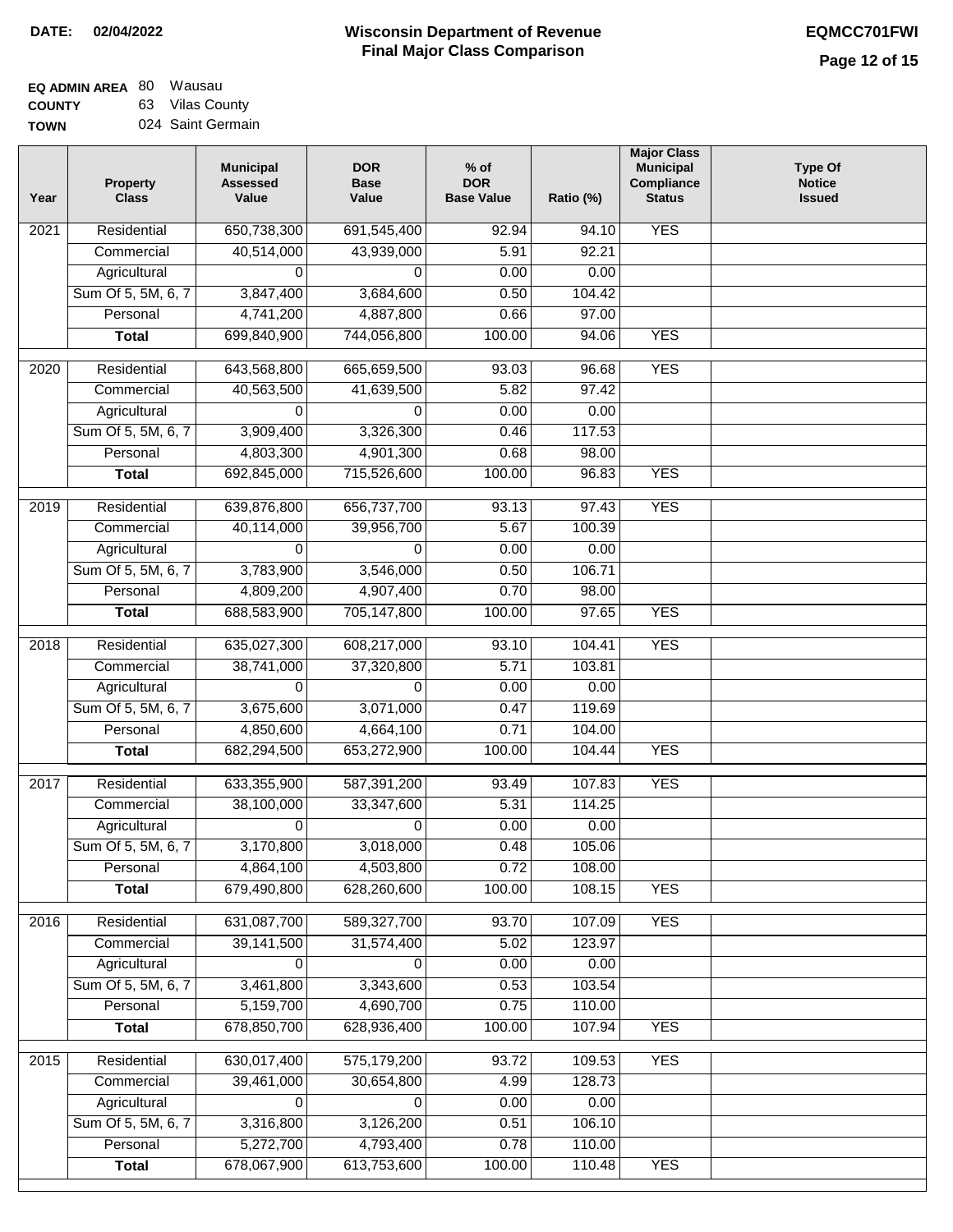| EQ ADMIN AREA 80 | Wausau          |
|------------------|-----------------|
| <b>COUNTY</b>    | 63 Vilas County |
| TOWN             | 026 Washington  |

| Year              | <b>Property</b><br><b>Class</b>    | <b>Municipal</b><br><b>Assessed</b><br>Value | <b>DOR</b><br><b>Base</b><br>Value | % of<br><b>DOR</b><br><b>Base Value</b> | Ratio (%)      | <b>Major Class</b><br><b>Municipal</b><br>Compliance<br><b>Status</b> | <b>Type Of</b><br><b>Notice</b><br><b>Issued</b> |
|-------------------|------------------------------------|----------------------------------------------|------------------------------------|-----------------------------------------|----------------|-----------------------------------------------------------------------|--------------------------------------------------|
| $\overline{202}1$ | Residential                        | 481,521,900                                  | 592,457,500                        | 93.66                                   | 81.28          | <b>NO</b>                                                             |                                                  |
|                   | Commercial                         | 15,160,600                                   | 25,681,900                         | 4.06                                    | 59.03          |                                                                       |                                                  |
|                   | Agricultural                       | 172,000                                      | 174,700                            | 0.03                                    | 98.45          |                                                                       |                                                  |
|                   | Sum Of 5, 5M, 6, 7                 | 12,871,400                                   | 12,136,100                         | 1.92                                    | 106.06         |                                                                       |                                                  |
|                   | Personal                           | 1,807,500                                    | 2,104,200                          | 0.33                                    | 85.90          |                                                                       |                                                  |
|                   | <b>Total</b>                       | 511,533,400                                  | 632,554,400                        | 100.00                                  | 80.87          | $\overline{NO}$                                                       |                                                  |
| $\overline{2020}$ | Residential                        | 477,261,600                                  | 552,327,100                        | 93.70                                   | 86.41          | $\overline{N}$                                                        |                                                  |
|                   | Commercial                         | 14,237,700                                   | 23,664,000                         | 4.01                                    | 60.17          |                                                                       |                                                  |
|                   | Agricultural                       | 160,200                                      | 167,300                            | 0.03                                    | 95.76          |                                                                       |                                                  |
|                   | Sum Of 5, 5M, 6, 7                 | 12,771,700                                   | 11,204,200                         | 1.90                                    | 113.99         |                                                                       |                                                  |
|                   | Personal                           | 1,874,300                                    | 2,082,500                          | 0.35                                    | 90.00          |                                                                       |                                                  |
|                   | <b>Total</b>                       | 506,305,500                                  | 589,445,100                        | 100.00                                  | 85.90          | $\overline{NO}$                                                       |                                                  |
| 2019              | Residential                        | 473,676,100                                  | 522,228,000                        | 93.29                                   | 90.70          | <b>YES</b>                                                            |                                                  |
|                   | Commercial                         | 14,237,700                                   | 22,974,800                         | 4.10                                    | 61.97          |                                                                       |                                                  |
|                   | Agricultural                       | 160,200                                      | 161,000                            | 0.03                                    | 99.50          |                                                                       |                                                  |
|                   | Sum Of 5, 5M, 6, 7                 | 13,039,600                                   | 12,494,600                         | 2.23                                    | 104.36         |                                                                       |                                                  |
|                   | Personal                           | 1,769,000                                    | 1,922,800                          | 0.34                                    | 92.00          |                                                                       |                                                  |
|                   | <b>Total</b>                       | 502,882,600                                  | 559,781,200                        | 100.00                                  | 89.84          | <b>YES</b>                                                            |                                                  |
| 2018              | Residential                        | 470,298,300                                  | 485,280,000                        | 93.16                                   | 96.91          | <b>YES</b>                                                            |                                                  |
|                   | Commercial                         | 14,380,700                                   | 22,140,400                         | 4.25                                    | 64.95          |                                                                       |                                                  |
|                   | Agricultural                       | 160,200                                      | 156,700                            | 0.03                                    | 102.23         |                                                                       |                                                  |
|                   | Sum Of 5, 5M, 6, 7                 | 13,095,000                                   | 11,566,400                         | 2.22                                    | 113.22         |                                                                       |                                                  |
|                   | Personal                           | 1,690,300                                    | 1,742,600                          | 0.33                                    | 97.00          |                                                                       |                                                  |
|                   | <b>Total</b>                       | 499,624,500                                  | 520,886,100                        | 100.00                                  | 95.92          | <b>YES</b>                                                            |                                                  |
| 2017              | Residential                        | 465,323,200                                  | 475,982,200                        | 93.09                                   | 97.76          | <b>YES</b>                                                            |                                                  |
|                   | Commercial                         | 14,290,200                                   | 20,997,200                         | 4.11                                    | 68.06          |                                                                       |                                                  |
|                   | Agricultural                       | 159,900                                      | 150,000                            | 0.03                                    | 106.60         |                                                                       |                                                  |
|                   | Sum Of 5, 5M, 6, 7                 | 13,225,800                                   | 12,246,800                         | 2.40                                    | 107.99         |                                                                       |                                                  |
|                   | Personal                           | 1,942,600                                    | 1,942,600                          | 0.38                                    | 100.00         |                                                                       |                                                  |
|                   | <b>Total</b>                       | 494,941,700                                  | 511,318,800                        | 100.00                                  | 96.80          | <b>YES</b>                                                            |                                                  |
|                   |                                    |                                              |                                    |                                         |                |                                                                       |                                                  |
| 2016              | Residential                        | 462,117,300<br>14,562,100                    | 468,243,200<br>20,229,400          | 93.15<br>4.02                           | 98.69<br>71.98 | <b>YES</b>                                                            |                                                  |
|                   | Commercial                         | 160,400                                      | 148,400                            | 0.03                                    | 108.09         |                                                                       |                                                  |
|                   | Agricultural<br>Sum Of 5, 5M, 6, 7 | 12,561,500                                   | 12,038,100                         | 2.39                                    | 104.35         |                                                                       |                                                  |
|                   | Personal                           | 1,944,600                                    | 2,025,600                          | 0.40                                    | 96.00          |                                                                       |                                                  |
|                   | <b>Total</b>                       | 491,345,900                                  | 502,684,700                        | 100.00                                  | 97.74          | <b>YES</b>                                                            |                                                  |
|                   |                                    |                                              |                                    |                                         |                |                                                                       |                                                  |
| 2015              | Residential                        | 459,953,900                                  | 457,212,300                        | 92.89                                   | 100.60         | <b>YES</b>                                                            |                                                  |
|                   | Commercial                         | 14,596,100                                   | 19,767,100                         | 4.02                                    | 73.84          |                                                                       |                                                  |
|                   | Agricultural                       | 160,400                                      | 146,300                            | 0.03                                    | 109.64         |                                                                       |                                                  |
|                   | Sum Of 5, 5M, 6, 7                 | 12,485,700                                   | 13,053,500                         | 2.65                                    | 95.65          |                                                                       |                                                  |
|                   | Personal                           | 1,993,700                                    | 2,013,900                          | 0.41                                    | 99.00          |                                                                       |                                                  |
|                   | <b>Total</b>                       | 489,189,800                                  | 492,193,100                        | 100.00                                  | 99.39          | <b>YES</b>                                                            |                                                  |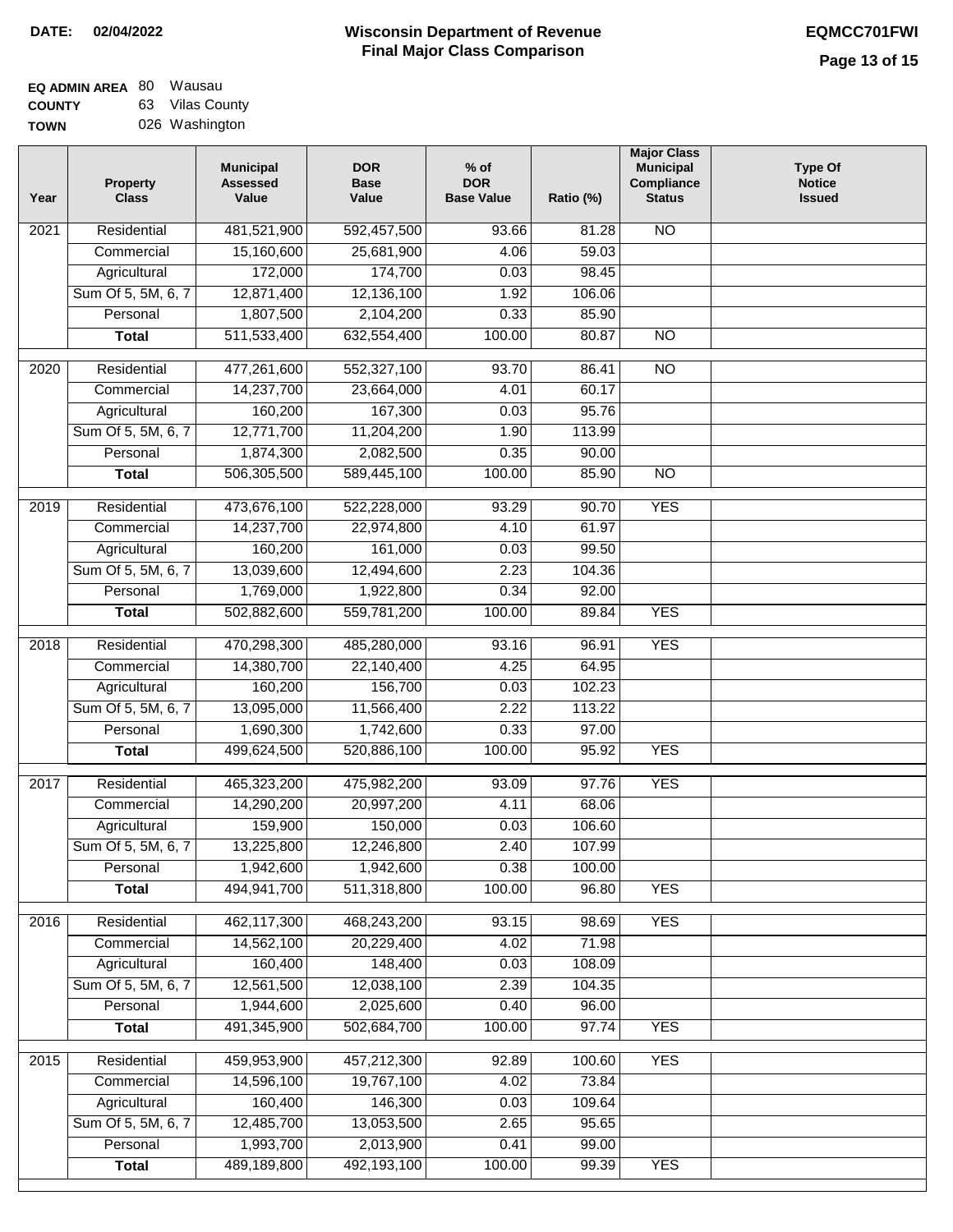| EQ ADMIN AREA 80 | Wausau          |
|------------------|-----------------|
| <b>COUNTY</b>    | 63 Vilas County |
| <b>TOWN</b>      | 028 Winchester  |

| Year              | <b>Property</b><br><b>Class</b> | <b>Municipal</b><br><b>Assessed</b><br>Value | <b>DOR</b><br><b>Base</b><br>Value | $%$ of<br><b>DOR</b><br><b>Base Value</b> | Ratio (%)       | <b>Major Class</b><br><b>Municipal</b><br>Compliance<br><b>Status</b> | <b>Type Of</b><br><b>Notice</b><br><b>Issued</b> |
|-------------------|---------------------------------|----------------------------------------------|------------------------------------|-------------------------------------------|-----------------|-----------------------------------------------------------------------|--------------------------------------------------|
| $\overline{202}1$ | Residential                     | 263,855,000                                  | 284,218,200                        | 93.32                                     | 92.84           | <b>YES</b>                                                            |                                                  |
|                   | Commercial                      | 2,278,500                                    | 2,600,300                          | 0.85                                      | 87.62           |                                                                       |                                                  |
|                   | Agricultural                    | 0                                            | 0                                  | 0.00                                      | 0.00            |                                                                       |                                                  |
|                   | Sum Of 5, 5M, 6, 7              | 17,018,500                                   | 17,540,000                         | 5.76                                      | 97.03           |                                                                       |                                                  |
|                   | Personal                        | 205,600                                      | 203,600                            | 0.07                                      | 100.98          |                                                                       |                                                  |
|                   | <b>Total</b>                    | 283,357,600                                  | 304,562,100                        | 100.00                                    | 93.04           | <b>YES</b>                                                            |                                                  |
| $\overline{2020}$ | Residential                     | 261,635,700                                  | 261,079,700                        | 93.21                                     | 100.21          | <b>YES</b>                                                            |                                                  |
|                   | Commercial                      | 2,327,000                                    | 2,494,800                          | 0.89                                      | 93.27           |                                                                       |                                                  |
|                   | Agricultural                    | 0                                            | 0                                  | 0.00                                      | 0.00            |                                                                       |                                                  |
|                   | Sum Of 5, 5M, 6, 7              | 16,976,500                                   | 16,330,000                         | 5.83                                      | 103.96          |                                                                       |                                                  |
|                   | Personal                        | 210,700                                      | 208,600                            | 0.07                                      | 101.01          |                                                                       |                                                  |
|                   | <b>Total</b>                    | 281,149,900                                  | 280,113,100                        | 100.00                                    | 100.37          | <b>YES</b>                                                            |                                                  |
| 2019              | Residential                     | 259,989,000                                  | 257,260,000                        | 93.17                                     | 101.06          | <b>YES</b>                                                            |                                                  |
|                   | Commercial                      | 2,122,500                                    | 2,341,800                          | 0.85                                      | 90.64           |                                                                       |                                                  |
|                   | Agricultural                    | 0                                            | 0                                  | 0.00                                      | 0.00            |                                                                       |                                                  |
|                   | Sum Of 5, 5M, 6, 7              | 16,719,500                                   | 16,274,000                         | 5.89                                      | 102.74          |                                                                       |                                                  |
|                   | Personal                        | 251,000                                      | 251,000                            | 0.09                                      | 100.00          |                                                                       |                                                  |
|                   | <b>Total</b>                    | 279,082,000                                  | 276,126,800                        | 100.00                                    | 101.07          | <b>YES</b>                                                            |                                                  |
|                   | Residential                     | 257,931,800                                  |                                    |                                           |                 | <b>YES</b>                                                            |                                                  |
| 2018              | Commercial                      | 2,382,000                                    | 260,239,500<br>2,563,800           | 92.84<br>0.91                             | 99.11<br>92.91  |                                                                       |                                                  |
|                   | Agricultural                    | 0                                            | 0                                  | 0.00                                      | 0.00            |                                                                       |                                                  |
|                   | Sum Of 5, 5M, 6, 7              | 16,834,700                                   | 17,263,200                         | 6.16                                      | 97.52           |                                                                       |                                                  |
|                   | Personal                        | 251,000                                      | 251,000                            | 0.09                                      | 100.00          |                                                                       |                                                  |
|                   | <b>Total</b>                    | 277,399,500                                  | 280,317,500                        | 100.00                                    | 98.96           | <b>YES</b>                                                            |                                                  |
|                   |                                 |                                              |                                    |                                           |                 |                                                                       |                                                  |
| 2017              | Residential                     | 256,948,500                                  | 260,847,000                        | 92.69                                     | 98.51           | <b>YES</b>                                                            |                                                  |
|                   | Commercial                      | 2,475,000                                    | 2,441,700                          | 0.87                                      | 101.36          |                                                                       |                                                  |
|                   | Agricultural                    | $\Omega$                                     | $\Omega$                           | 0.00                                      | 0.00            |                                                                       |                                                  |
|                   | Sum Of 5, 5M, 6, 7              | 16,972,700                                   | 17,911,300                         | 6.36                                      | 94.76           |                                                                       |                                                  |
|                   | Personal                        | 231,600<br>276,627,800                       | 227,100<br>281,427,100             | 0.08<br>100.00                            | 101.98<br>98.29 | <b>YES</b>                                                            |                                                  |
|                   | <b>Total</b>                    |                                              |                                    |                                           |                 |                                                                       |                                                  |
| 2016              | Residential                     | 255,211,800                                  | 248,981,700                        | 92.73                                     | 102.50          | <b>YES</b>                                                            |                                                  |
|                   | Commercial                      | 2,475,000                                    | 2,303,500                          | 0.86                                      | 107.45          |                                                                       |                                                  |
|                   | Agricultural                    | 0                                            | 0                                  | 0.00                                      | 0.00            |                                                                       |                                                  |
|                   | Sum Of 5, 5M, 6, 7              | 16,259,400                                   | 16,979,600                         | 6.32                                      | 95.76           |                                                                       |                                                  |
|                   | Personal                        | 230,900                                      | 228,600                            | 0.09                                      | 101.01          |                                                                       |                                                  |
|                   | <b>Total</b>                    | 274, 177, 100                                | 268,493,400                        | 100.00                                    | 102.12          | <b>YES</b>                                                            |                                                  |
| 2015              | Residential                     | 252,016,600                                  | 248,922,000                        | 93.11                                     | 101.24          | <b>YES</b>                                                            |                                                  |
|                   | Commercial                      | 2,475,000                                    | 2,236,400                          | 0.84                                      | 110.67          |                                                                       |                                                  |
|                   | Agricultural                    | 0                                            | 0                                  | 0.00                                      | 0.00            |                                                                       |                                                  |
|                   | Sum Of 5, 5M, 6, 7              | 16,375,400                                   | 15,939,400                         | 5.96                                      | 102.74          | <b>YES</b>                                                            |                                                  |
|                   | Personal                        | 264,800                                      | 247,500                            | 0.09                                      | 106.99          |                                                                       |                                                  |
|                   | <b>Total</b>                    | 271,131,800                                  | 267,345,300                        | 100.00                                    | 101.42          | <b>YES</b>                                                            |                                                  |
|                   |                                 |                                              |                                    |                                           |                 |                                                                       |                                                  |